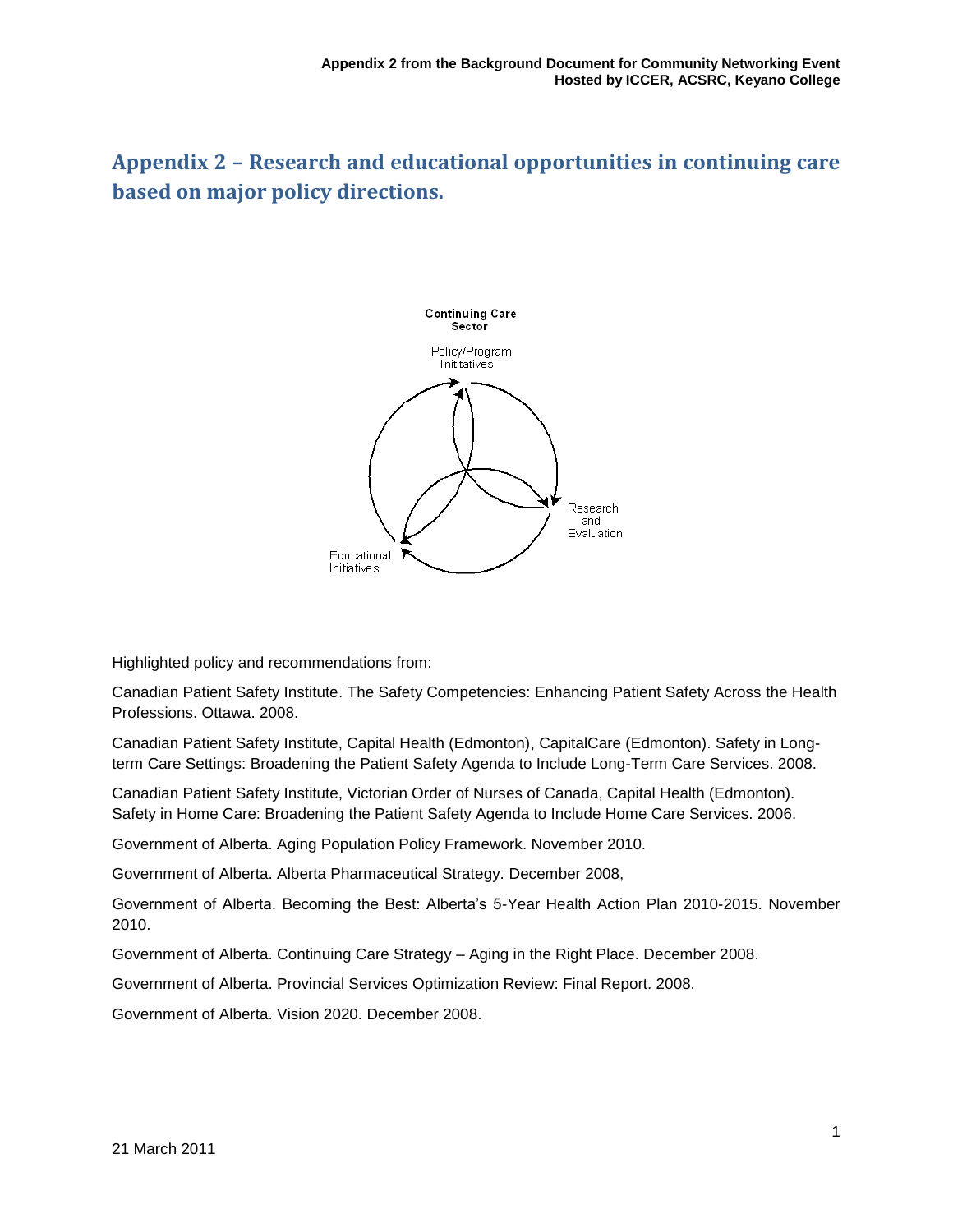| Becoming the Best: Alberta's 5-Year Health Action Plan                                                                                  |                                                                                                          |                                                                                                                                                                                                                          |                                                                                                                                                                                                                                                                                                                                          |
|-----------------------------------------------------------------------------------------------------------------------------------------|----------------------------------------------------------------------------------------------------------|--------------------------------------------------------------------------------------------------------------------------------------------------------------------------------------------------------------------------|------------------------------------------------------------------------------------------------------------------------------------------------------------------------------------------------------------------------------------------------------------------------------------------------------------------------------------------|
| Issue/recommend-<br>ation/goal                                                                                                          | <b>Strategy to meet the</b><br>goal                                                                      | Area of research needed                                                                                                                                                                                                  | <b>Potential Educational Opportunities</b>                                                                                                                                                                                                                                                                                               |
| 1. All Albertans<br>requiring continuing<br>care will have access<br>to an appropriate<br>option for care within<br>one month (30 days) | Add and refurbish more<br>long-term beds and<br>supportive living spaces                                 | Economic impact: What are the impacts on<br>the patients, the caregivers, and the health<br>system?<br>Patient outcomes: What impact do the<br>changes have on continuing care patients?                                 | Workforce: Are there sufficient number of<br>appropriately trained individuals? How to educate<br>formal and informal caregivers to meet the needs?                                                                                                                                                                                      |
|                                                                                                                                         | Expand and adjust home<br>care so people can<br>remain independent for as<br>long as possible            | Patient outcomes: Is there the co-ordinated<br>care available that is needed?<br>Are people receiving similar, consistent<br>services no matter where they live in the<br>province?                                      | Workforce: Are there sufficient number of<br>appropriately trained individuals? How to educate<br>formal and informal caregivers to meet the needs?<br>Technology: How can technology be used to<br>educate and support caregivers?<br>Patient Safety: Are caregivers trained and<br>supported to ensure patient safety in all settings? |
|                                                                                                                                         | Remove barriers and use<br>technology                                                                    | Patient outcomes: Do seniors and people<br>with disabilities have greater independence?<br>Technology: what is the effectiveness of new<br>technologies?                                                                 | Technology: How can technology be used to<br>educate and support caregivers?                                                                                                                                                                                                                                                             |
|                                                                                                                                         | Increase support to<br>caregivers                                                                        | Workforce: What support and respite services<br>will help family and community caregivers to<br>reduce burn-out, and enable them to maintain<br>care longer?<br>Caregivers: How are caregivers treated in the<br>system? | Technology: Can technology be used to train and<br>educate caregivers more quickly and effectively?                                                                                                                                                                                                                                      |
|                                                                                                                                         | Ensure people with<br>special needs receive<br>support, care and skilled<br>attention from trained staff | Patient outcomes: Are families and those<br>with special needs better supported by the<br>health care system?                                                                                                            | Workforce: Are there sufficient staff trained to<br>provide services to people with special needs?                                                                                                                                                                                                                                       |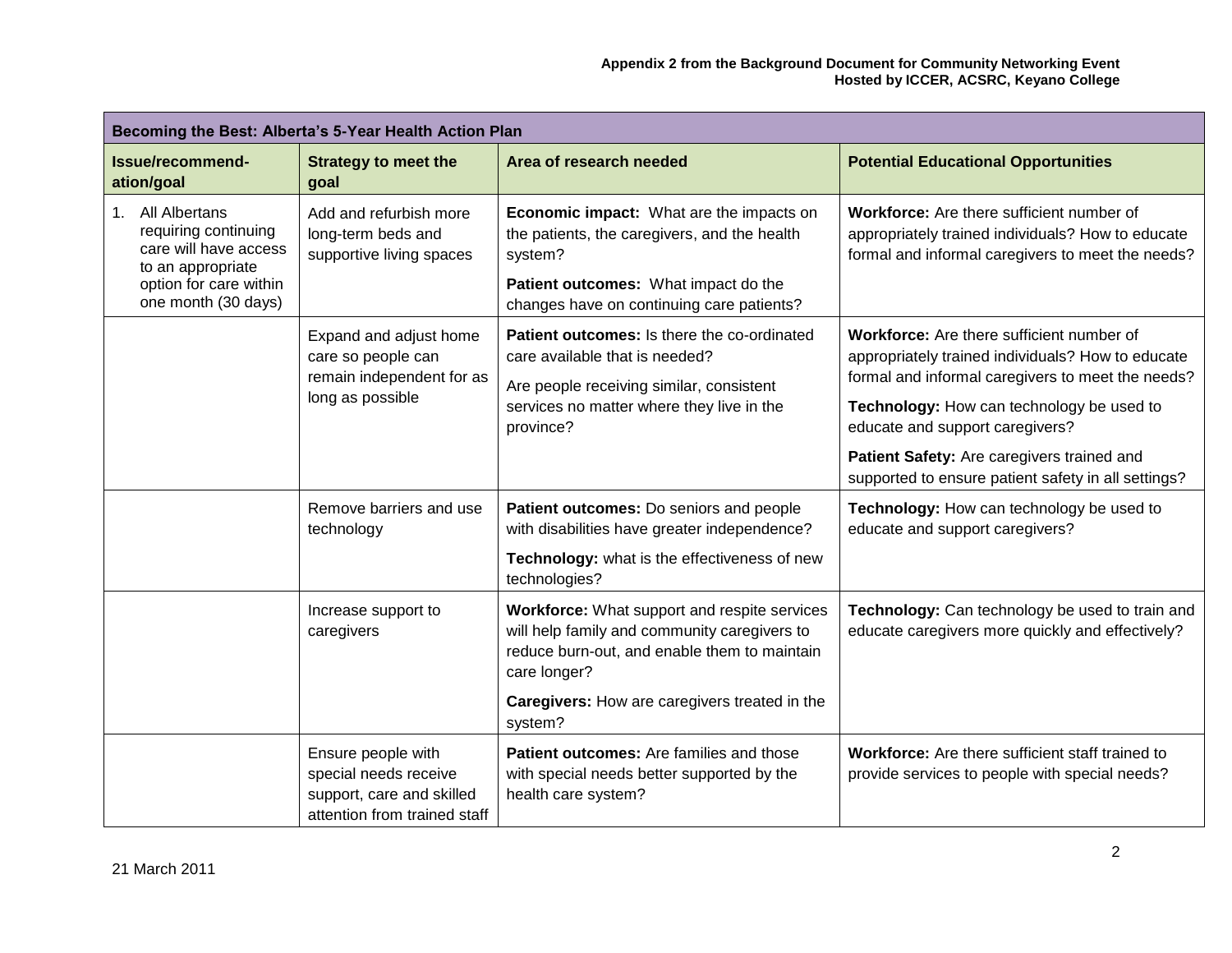| Becoming the Best: Alberta's 5-Year Health Action Plan |                                                                 |                                                                                                             |                                                                                                                 |  |
|--------------------------------------------------------|-----------------------------------------------------------------|-------------------------------------------------------------------------------------------------------------|-----------------------------------------------------------------------------------------------------------------|--|
| Issue/recommend-<br>ation/goal                         | <b>Strategy to meet the</b><br>goal                             | Area of research needed                                                                                     | <b>Potential Educational Opportunities</b>                                                                      |  |
|                                                        | Enhance access,<br>coordination and<br>standards for continuing | Patient outcomes: Is there a coordinated,<br>flexible and sustainable continuing care<br>system in Alberta? | Patient safety: Do caregivers, educators, and<br>students have easy access to standards for<br>continuing care? |  |
| care                                                   |                                                                 | Are Albertans receiving continuing care getting<br>a high quality of life and health care services?         | Do they know how to use the standards in day to<br>day caregiving?                                              |  |
|                                                        |                                                                 | <b>Economic impact:</b> What is the financial<br>impact on the system, on caregivers?                       |                                                                                                                 |  |

| <b>Report: Aging Population Policy Framework</b> |                                                                                                  |                                                                                                                                                                                                                                                                               |                                                                                                                                                                                                                                                                                                               |
|--------------------------------------------------|--------------------------------------------------------------------------------------------------|-------------------------------------------------------------------------------------------------------------------------------------------------------------------------------------------------------------------------------------------------------------------------------|---------------------------------------------------------------------------------------------------------------------------------------------------------------------------------------------------------------------------------------------------------------------------------------------------------------|
| Issue/recommend-<br>ation/goal                   | <b>Strategy to meet the</b><br>goal                                                              | Area of research needed                                                                                                                                                                                                                                                       | <b>Potential Educational Opportunities</b>                                                                                                                                                                                                                                                                    |
| <b>Financial Security</b><br>and Income          | Assist Albertans in<br>planning for their financial<br>needs as seniors<br>Support Albertans who | <b>Economic Impact:</b> What is the economic<br>impact to seniors, to families, and to the<br>government?<br>Knowledge Transfer: How effective are the<br>messages in encouraging the development of<br>financial strategies?<br><b>Economic Impact:</b> What is the economic | Knowledge Transfer: How to provide financial<br>planning information in a meaningful way?<br><b>Workforce:</b> Are there sufficient number of<br>appropriately trained individuals to teach/work<br>with seniors and families in financial planning?<br><b>Workforce:</b> How can older individuals remaining |
|                                                  | choose to remain<br>engaged in the workforce<br>in their senior years                            | impact to seniors, to families, and to the<br>government?<br><b>Patient Outcome:</b> Are there negative patient<br>outcomes as result of remaining in the<br>workforce?                                                                                                       | in the workforce be educated and trained to do the<br>work required?                                                                                                                                                                                                                                          |
|                                                  | Enable appropriate and<br>effective allocation of<br>government funded                           | <b>Economic Impact:</b> What is the economic<br>impact on government, on provider<br>organizations, on seniors?                                                                                                                                                               | Knowledge Transfer: How to provide financial<br>planning information in a meaningful way?                                                                                                                                                                                                                     |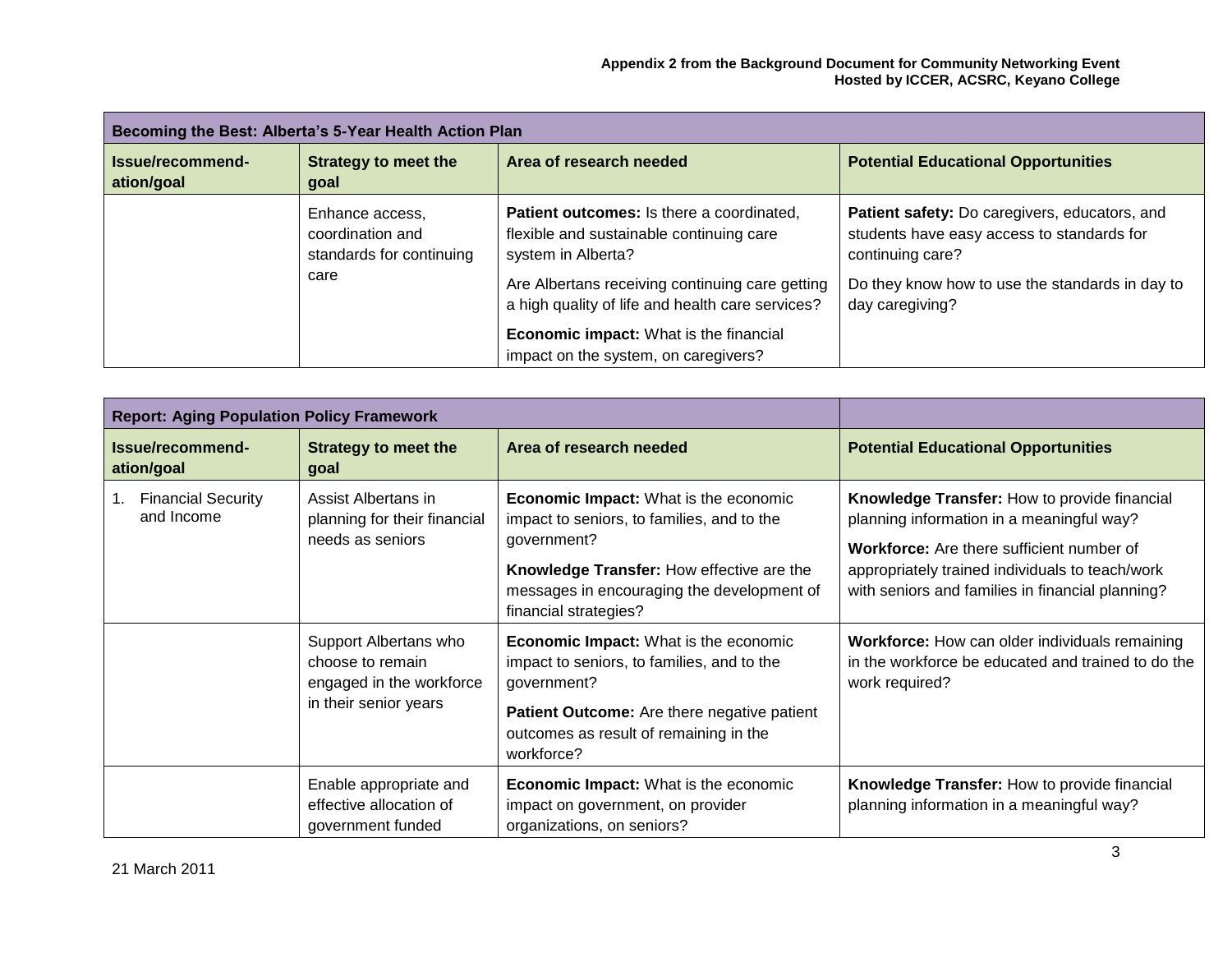| <b>Report: Aging Population Policy Framework</b>                                                   |                                                                                                                                   |                                                                                                                                                                 |                                                                                                                                                       |
|----------------------------------------------------------------------------------------------------|-----------------------------------------------------------------------------------------------------------------------------------|-----------------------------------------------------------------------------------------------------------------------------------------------------------------|-------------------------------------------------------------------------------------------------------------------------------------------------------|
| Issue/recommend-<br>ation/goal                                                                     | <b>Strategy to meet the</b><br>goal                                                                                               | Area of research needed                                                                                                                                         | <b>Potential Educational Opportunities</b>                                                                                                            |
| financial supports for<br>seniors who lack the<br>financial resources to<br>meet their basic needs | Caregivers: Is there a negative financial<br>impact on family caregivers as a result of lack<br>of financial support for seniors? | Workforce: Are there sufficient number of<br>appropriately trained individuals to teach/work<br>with seniors and families in financial planning?                |                                                                                                                                                       |
|                                                                                                    |                                                                                                                                   | Patient Safety: Do seniors have sufficient<br>financial supports to live safely?                                                                                |                                                                                                                                                       |
| Housing and Aging in<br>2.<br>the Right Place                                                      | Support and foster the<br>development of sufficient<br>affordable housing units<br>for those seniors most in<br>need              | Patient Safety: What is the impact on patient<br>safety? Do the changes in supports enhance<br>patient safety?                                                  | Patient Safety: Are caregivers trained and<br>supported to ensure patient safety in all settings?<br>Do caregivers, educators, and students have easy |
|                                                                                                    |                                                                                                                                   | <b>Caregivers:</b> What is the impact on caregivers<br>in the short- and long-term?                                                                             | access to standards for continuing care?<br>Knowledge Transfer: How to provide financial                                                              |
|                                                                                                    |                                                                                                                                   | Patient Outcomes: Evaluation of models in<br>terms of patient satisfaction and efficiency of<br>patient navigation models as measured by<br>quality of outcomes | planning information in a meaningful way?<br>Workforce: Are sufficient numbers of people<br>trained to evaluate health care programs?                 |
|                                                                                                    | Encourage market<br>innovation and greater                                                                                        | Patient Outcomes: What is the impact on<br>patient outcomes?                                                                                                    | Economic Impact: Are there people adequately<br>trained in order to access the economic impacts to                                                    |
|                                                                                                    | market choice in housing<br>options, especially in rural<br>and remote areas of the<br>province.                                  | Are there sufficient options available in rural<br>and remote areas?                                                                                            | Albertans?                                                                                                                                            |
|                                                                                                    |                                                                                                                                   | Patient Safety: What is the impact on patient<br>safety?                                                                                                        |                                                                                                                                                       |
|                                                                                                    |                                                                                                                                   | Are patients receiving the appropriate level of<br>care in order to maintain their safety?                                                                      |                                                                                                                                                       |
|                                                                                                    |                                                                                                                                   | <b>Economic Impact:</b> What is the economic<br>impact on seniors, families and communities?                                                                    |                                                                                                                                                       |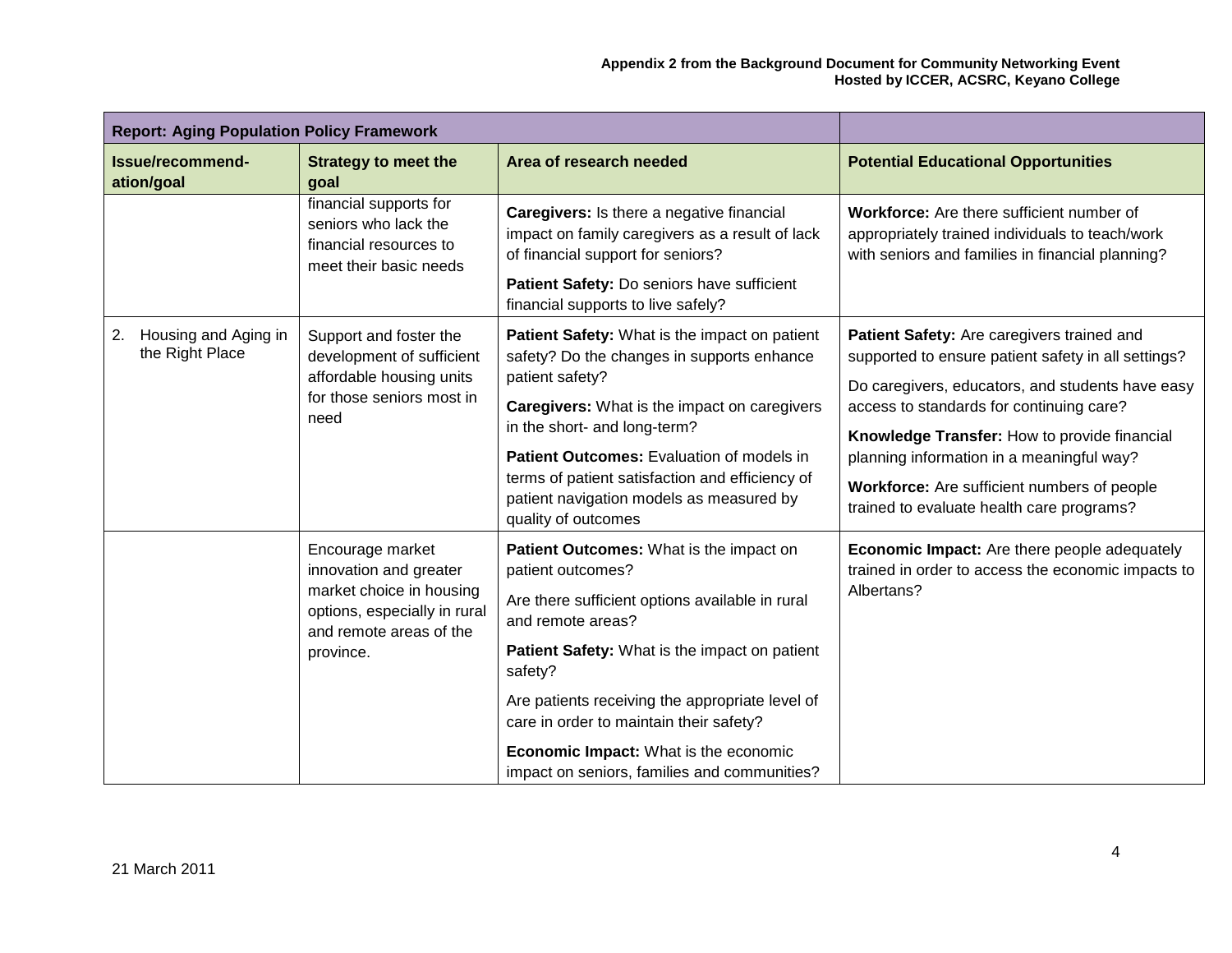| <b>Report: Aging Population Policy Framework</b> |                                                                                                                                                   |                                                                                                                                                                                                                                                                                                                                                                                         |                                                                                                                                                                                                           |
|--------------------------------------------------|---------------------------------------------------------------------------------------------------------------------------------------------------|-----------------------------------------------------------------------------------------------------------------------------------------------------------------------------------------------------------------------------------------------------------------------------------------------------------------------------------------------------------------------------------------|-----------------------------------------------------------------------------------------------------------------------------------------------------------------------------------------------------------|
| Issue/recommend-<br>ation/goal                   | <b>Strategy to meet the</b><br>goal                                                                                                               | Area of research needed                                                                                                                                                                                                                                                                                                                                                                 | <b>Potential Educational Opportunities</b>                                                                                                                                                                |
|                                                  | Ensure reasonable<br>government-funded home<br>support services are<br>efficiently delivered to<br>those seniors who need<br>them                 | Workforce: Are the appropriate health<br>providers trained and available to efficiently<br>provide services?<br>Economic Impact: What are the impacts from<br>the shift to supportive living and home care<br>and away from long-term care?                                                                                                                                             | Workforce: Are there sufficient number of<br>appropriately trained individuals?<br>How to educate formal and informal caregivers to<br>meet the needs?                                                    |
| <b>Continuing Care</b><br>3.                     | Foster the development of<br>an increased, diverse<br>supply of affordable living<br>options to enable<br>Albertans to age in the<br>right place. | Patient Outcomes: What is the impact on<br>patient outcomes?<br>Appropriateness: Evaluation of the impact of<br>design on resident care.                                                                                                                                                                                                                                                | Workforce: Are sufficient numbers of people<br>trained to evaluate health care programs?<br>Are there sufficient numbers of appropriately<br>trained individuals to provide care in all settings?         |
|                                                  | Increase the supply and<br>range of home care and<br>community care services<br>to assist Albertans in<br>receiving services in the<br>community. | Workforce: What are the barriers to attracting<br>qualified workforce into the Continuing Care<br>sector?<br>Are there sufficient workers to provide optimal<br>care?<br>Home care vs community care vs supportive<br>living vs long-term care centres - what<br>workforce is needed?<br>Economic Impact: What is the financial<br>impact to people receiving care in the<br>community? | Workforce: Are there sufficient numbers of<br>appropriately trained individuals?<br>How to efficiently and effectively educate<br>additional workers?                                                     |
|                                                  | Monitor the provision of<br>health care and<br>accommodation services<br>provided in long-term care                                               | Appropriateness: Are the health services and<br>accommodation services available appropriate<br>to the needs of the people requiring services?                                                                                                                                                                                                                                          | Patient Safety: Are caregivers trained and<br>supported to ensure patient safety in all settings?<br>Do caregivers, educators, and students have easy<br>access to standards for continuing care? Do they |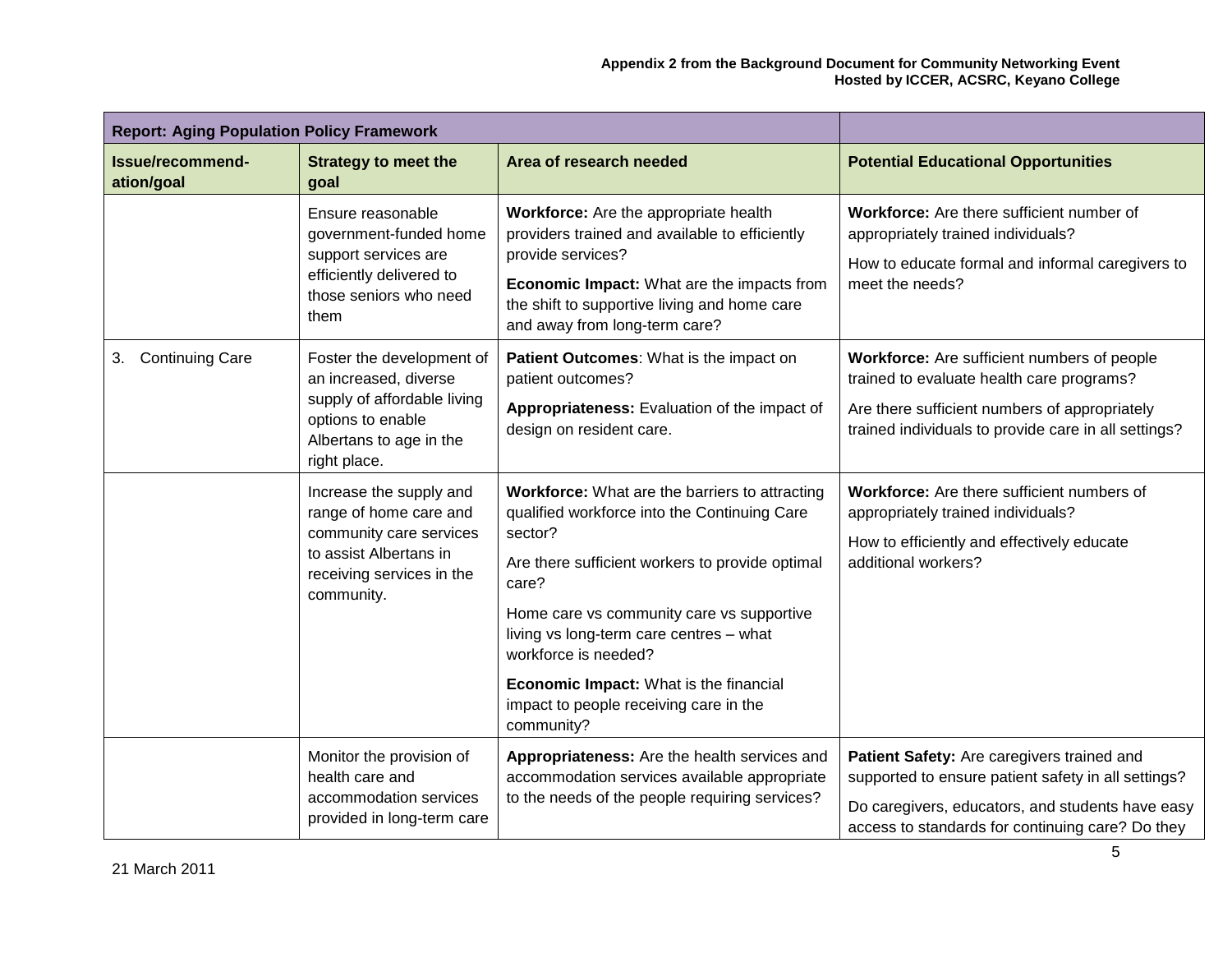| <b>Report: Aging Population Policy Framework</b> |                                                                                                                                                 |                                                                                                                                                                                                                                                                                                                                                                                                                                                                                                                                                                        |                                                                                                                                                                                                                                                                                                                                    |
|--------------------------------------------------|-------------------------------------------------------------------------------------------------------------------------------------------------|------------------------------------------------------------------------------------------------------------------------------------------------------------------------------------------------------------------------------------------------------------------------------------------------------------------------------------------------------------------------------------------------------------------------------------------------------------------------------------------------------------------------------------------------------------------------|------------------------------------------------------------------------------------------------------------------------------------------------------------------------------------------------------------------------------------------------------------------------------------------------------------------------------------|
| Issue/recommend-<br>ation/goal                   | <b>Strategy to meet the</b><br>goal                                                                                                             | Area of research needed                                                                                                                                                                                                                                                                                                                                                                                                                                                                                                                                                | <b>Potential Educational Opportunities</b>                                                                                                                                                                                                                                                                                         |
|                                                  | facilities, supportive living<br>units and through home<br>care to ensure that safe<br>and quality services are<br>provided.                    | Are they provided in the appropriate locations<br>of the province?<br>Caregivers: What is the impact on caregivers<br>as a result of changes in community supports?<br>Patient outcomes: Studies of efficacy,<br>efficiency and quality of outcomes for home<br>care<br>Patient safety: Do the changes in community<br>supports enhance patient safety?<br>Workforce: What is the appropriate mix and<br>number of health professionals to provide<br>these services?<br>Are the current education programs teaching<br>the right skills for working in the community? | have the knowledge to apply them?<br>Workforce: Are there sufficient numbers of<br>appropriately trained individuals?<br>How to efficiently and effectively educate<br>additional workers?                                                                                                                                         |
|                                                  | Provide support for an<br>appropriate level of<br>services to facilitate<br>aging-in-place among<br>seniors who are in home<br>living settings. | Appropriateness: Is home the appropriate<br>setting for those aging-in-place?<br>Economic Impact: What is the economic<br>impact on seniors and on caregivers?<br><b>Caregivers:</b> What is the impact on caregivers<br>(formal and informal) with seniors aging-in-<br>place?<br>Technology: What are the appropriate<br>technologies to use in continuing care in order<br>to maintain seniors aging-in-place?                                                                                                                                                      | Technology: How can technology be used to<br>educate and support caregivers?<br>Can technology be used to train and educate<br>caregivers more quickly and effectively?<br>Workforce: Are there sufficient numbers of<br>appropriately trained individuals?<br>How to educate formal and informal caregivers to<br>meet the needs? |
| Healthy Aging and<br>4.<br><b>Health Care</b>    | Facilitate community and<br>individual efforts to                                                                                               | Knowledge transfer: What are valuable<br>knowledge transfer strategies for evidence-                                                                                                                                                                                                                                                                                                                                                                                                                                                                                   | Patient Safety: Are caregivers trained and<br>supported to ensure patient safety in all settings?                                                                                                                                                                                                                                  |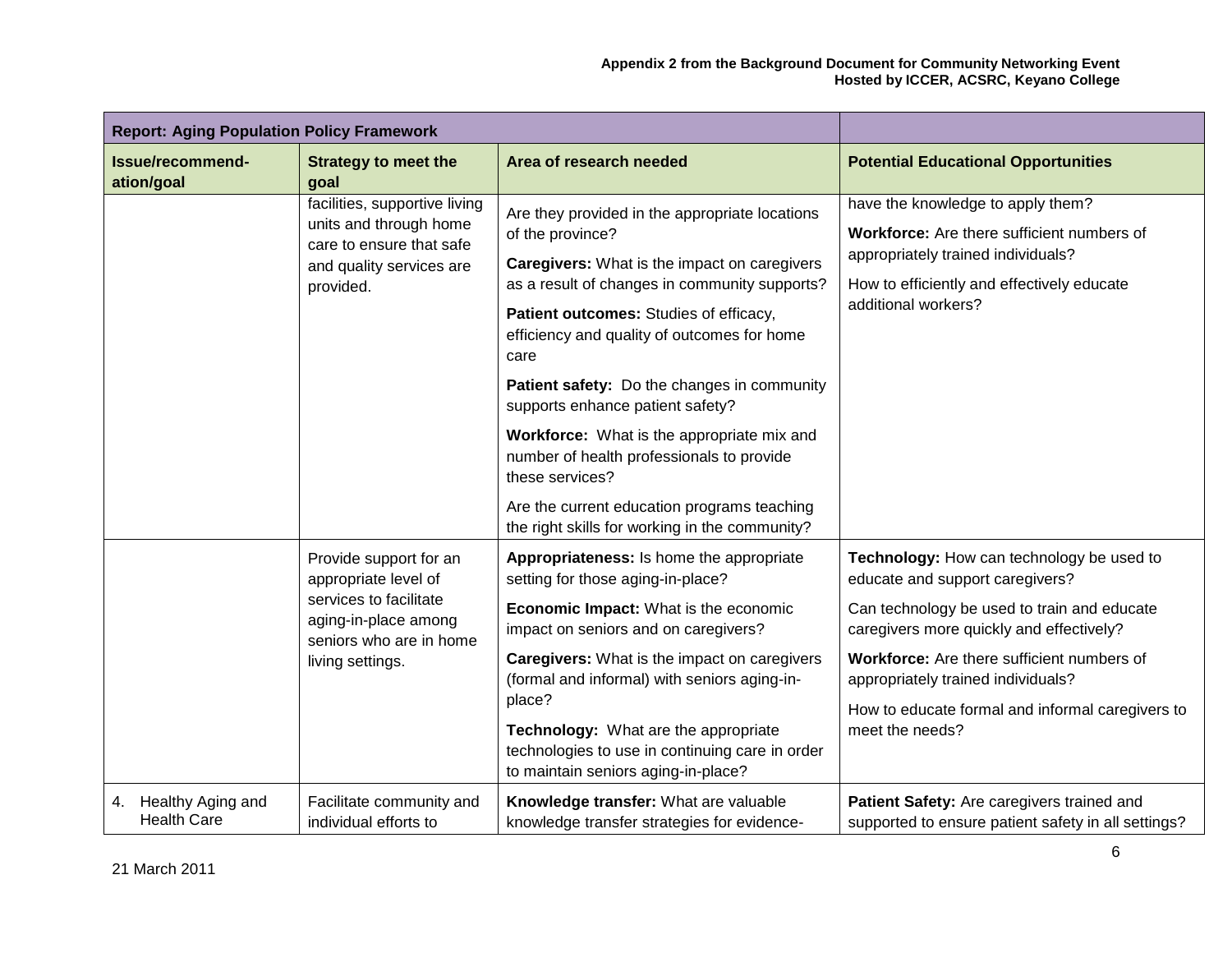| <b>Report: Aging Population Policy Framework</b> |                                                                                             |                                                                                                                                                                                                                                                             |                                                                                                                                                                         |
|--------------------------------------------------|---------------------------------------------------------------------------------------------|-------------------------------------------------------------------------------------------------------------------------------------------------------------------------------------------------------------------------------------------------------------|-------------------------------------------------------------------------------------------------------------------------------------------------------------------------|
| Issue/recommend-<br>ation/goal                   | <b>Strategy to meet the</b><br>goal                                                         | Area of research needed                                                                                                                                                                                                                                     | <b>Potential Educational Opportunities</b>                                                                                                                              |
|                                                  | engage in health living<br>practices that will help<br>achieve active and<br>healthy aging. | based home care practice (i.e. medication<br>reconciliation and wound care)?<br>Patient Safety: What the major safety<br>concerns are (i.e. physical, emotional,<br>functional, and social) in home care for clients,<br>family, caregivers, and providers? | Knowledge transfer: How best to transfer<br>research findings to staff, educators, and<br>students?                                                                     |
|                                                  | Support the provision of<br>timely access to efficiently                                    | Technology: How can technology support the<br>provision of care to seniors?                                                                                                                                                                                 | Workforce: Are there sufficient numbers of<br>appropriately trained individuals?                                                                                        |
|                                                  | delivered, high-quality<br>health care services that<br>meet the needs of<br>seniors.       | Patient Outcomes: What are the continuing<br>services needed in rural areas in order to                                                                                                                                                                     | How to efficiently and effectively educate<br>additional workers?                                                                                                       |
|                                                  |                                                                                             | provide optimal care to those who need it?<br>Differences in outcomes between hospital or<br>long-term care stays and short-term care,<br>outpatient care, or other clinic-type<br>arrangements.                                                            | Technology: How can technology be used to<br>educate and support caregivers?<br>Can technology be used to train and educate<br>caregivers more quickly and effectively? |
|                                                  |                                                                                             | <b>Workforce:</b> Are there sufficient workers to<br>provide optimal care?                                                                                                                                                                                  |                                                                                                                                                                         |
|                                                  |                                                                                             | Home care vs supportive living vs long-term<br>care centres - what workforce is needed?                                                                                                                                                                     |                                                                                                                                                                         |
|                                                  | Match Alberta's health<br>workforce supply to                                               | Education: what is the best way to train and<br>educate the continuing care workforce?                                                                                                                                                                      | Workforce: Are there sufficient numbers of<br>appropriately trained individuals?                                                                                        |
|                                                  | demand for services                                                                         | Workforce: What is the optimal workforce mix<br>to support continuing care, both now and in the                                                                                                                                                             | How to efficiently and effectively educate<br>additional workers?                                                                                                       |
|                                                  |                                                                                             | future?<br>Where are the shortages in the workforce?<br>What are the barriers to recruitment?                                                                                                                                                               | Technology: How can technology be used to<br>educate and support caregivers?<br>Can technology be used to train and educate                                             |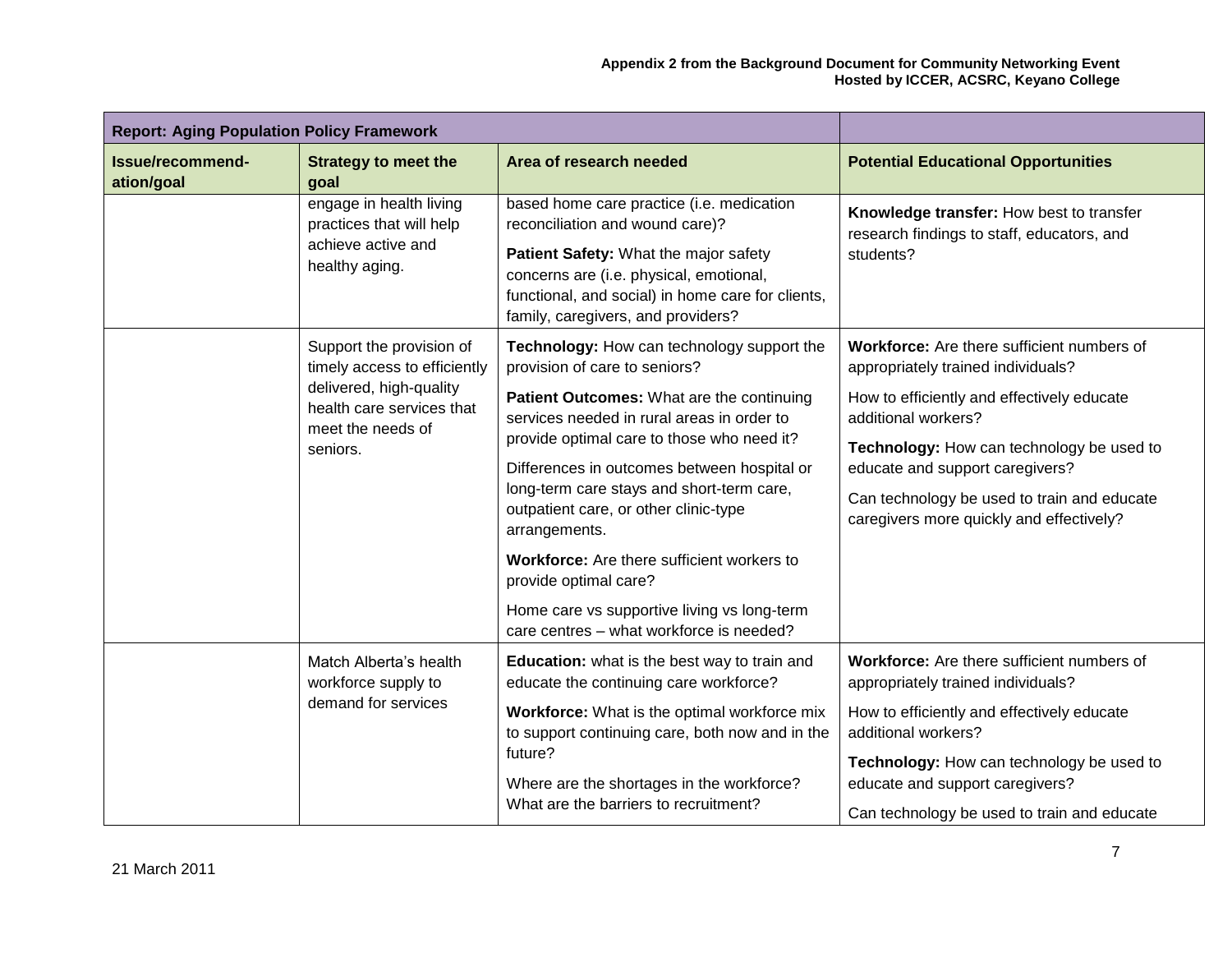| <b>Report: Aging Population Policy Framework</b> |                                                                                                                                                               |                                                                                                                                                                                                                                                                                                                                                                              |                                                                                                                                                                                                                              |
|--------------------------------------------------|---------------------------------------------------------------------------------------------------------------------------------------------------------------|------------------------------------------------------------------------------------------------------------------------------------------------------------------------------------------------------------------------------------------------------------------------------------------------------------------------------------------------------------------------------|------------------------------------------------------------------------------------------------------------------------------------------------------------------------------------------------------------------------------|
| Issue/recommend-<br>ation/goal                   | <b>Strategy to meet the</b><br>goal                                                                                                                           | Area of research needed                                                                                                                                                                                                                                                                                                                                                      | <b>Potential Educational Opportunities</b>                                                                                                                                                                                   |
|                                                  |                                                                                                                                                               | How effective are incentive programs in<br>recruiting key health professionals and other<br>staff?<br>Economic Impact: What is the economic<br>impact to provider organizations? to people in<br>continuing care? to caregivers?                                                                                                                                             | caregivers more quickly and effectively?<br>Knowledge transfer: How best to transfer<br>research findings to staff, educators, and<br>students?                                                                              |
| Transportation and<br>5.<br>Mobility             | Support the ability of<br>Albertans aged 65 and<br>older to continue driving<br>safely                                                                        | Knowledge transfer: What are valuable<br>knowledge transfer strategies supporting<br>elderly drivers?<br>Technology: Can technology assist older<br>Albertans to continue to drive safely?<br>Patient Safety: Does supporting elderly<br>Albertans to continue driving have an effect on<br>patient safety?                                                                  | Knowledge transfer: How best to transfer<br>research findings to staff, educators, students,<br>caregivers and elderly drivers?<br>Technology: How can technology be used to<br>educate and support caregivers and patients? |
|                                                  | Support the development<br>of affordable, accessible<br>and appropriate<br>transportation options for<br>seniors who are unable to<br>or do not wish to drive | Patient Safety: Does providing affordable,<br>accessible and appropriate transportation have<br>an effect on patient safety?<br>Technology: How can technology support the<br>elderly in transportation related issues?<br>Workforce: What would be the impact on the<br>workforce available to provide affordable,<br>accessible and appropriate transportation<br>options? | Knowledge transfer: How best to transfer<br>research findings to staff, educators, students,<br>caregivers and elderly drivers?<br>Technology: How can technology be used to<br>educate and support caregivers and patients? |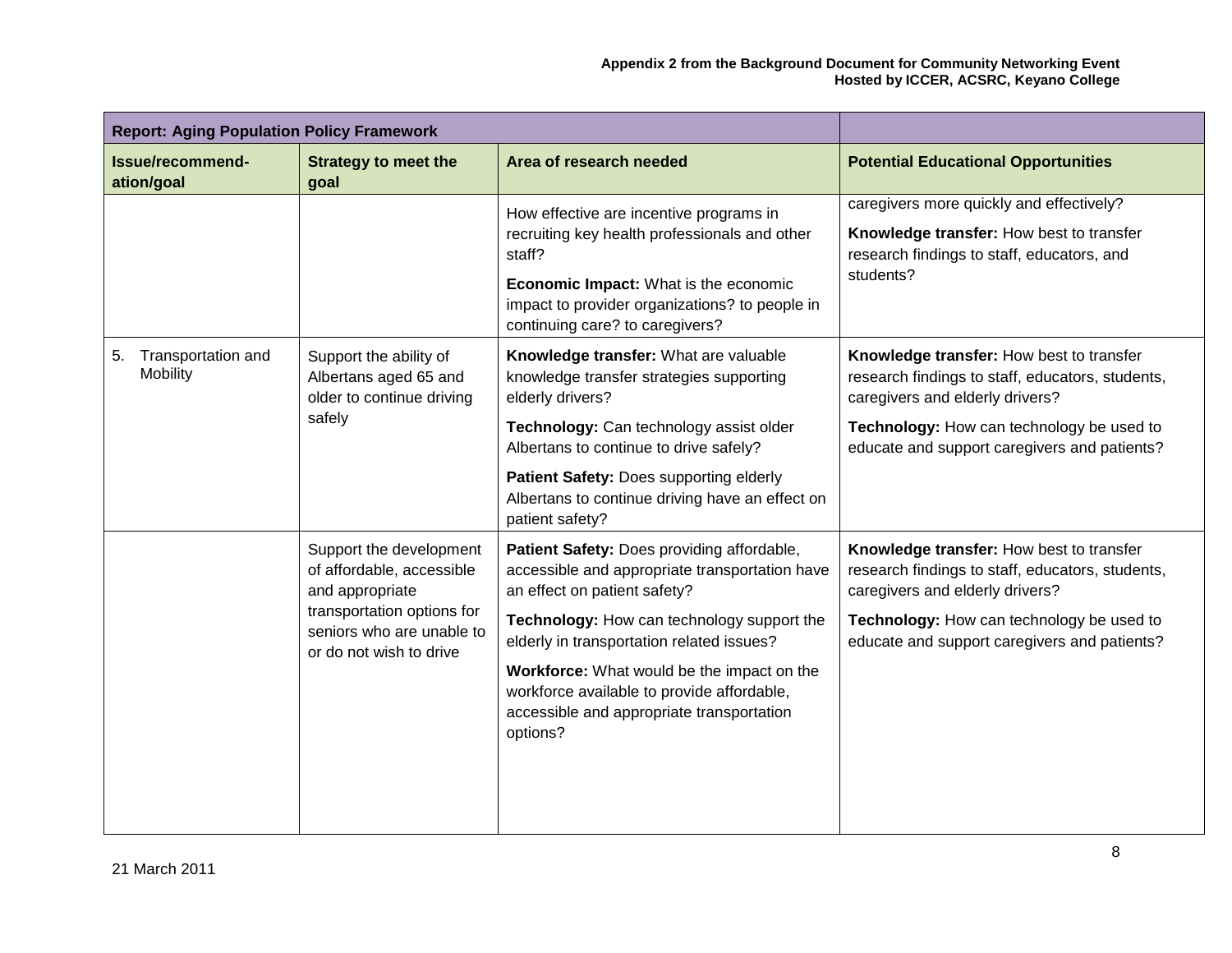| <b>Report: Aging Population Policy Framework</b> |                                                                                                                 |                                                                                                                                                                                                                                                                                                            |                                                                                                                                                                                                                                               |
|--------------------------------------------------|-----------------------------------------------------------------------------------------------------------------|------------------------------------------------------------------------------------------------------------------------------------------------------------------------------------------------------------------------------------------------------------------------------------------------------------|-----------------------------------------------------------------------------------------------------------------------------------------------------------------------------------------------------------------------------------------------|
| Issue/recommend-<br>ation/goal                   | <b>Strategy to meet the</b><br>goal                                                                             | Area of research needed                                                                                                                                                                                                                                                                                    | <b>Potential Educational Opportunities</b>                                                                                                                                                                                                    |
| 6. Safety and Security                           | Increase awareness<br>about elder abuse and<br>neglect, and how to<br>prevent and respond to it                 | Knowledge Transfer: What are valuable<br>strategies for supporting elders and family<br>members in order to prevent abuse and<br>neglect?                                                                                                                                                                  | Workforce: How to appropriately educate and<br>train the workforce to recognize abuse and<br>neglect, and to be able to prevent it?                                                                                                           |
|                                                  |                                                                                                                 | Patient Safety: How can awareness of elder<br>abuse and neglect affect patient safety?                                                                                                                                                                                                                     |                                                                                                                                                                                                                                               |
|                                                  | Enhance the capacity of<br>Alberta communities to<br>respond to situations of<br>elder abuse                    | Knowledge Transfer: What are valuable<br>knowledge transfer strategies in relation to<br>elder abuse and neglect?<br>Workforce: Are the current workers trained to<br>recognize and address abuse and neglect of<br>the elderly?                                                                           | Technology: Can technology be used to educate<br>people in rural and remote communities about<br>issues related to elder abuse and neglect?                                                                                                   |
|                                                  | Encourage advance<br>planning with respect to<br>financial and personal<br>decisions                            | Education: Is there a need to increase or<br>change education in financial and personal<br>decision making?<br>Patient Safety: Is there an impact on patient<br>safety?                                                                                                                                    | Knowledge Transfer: How to provide financial<br>planning information in a meaningful way?<br>Workforce: Are there sufficient number of<br>appropriately trained individuals to teach/work<br>with seniors and families in financial planning? |
|                                                  | Facilitate the maintenance<br>of personal autonomy with<br>respect to personal and<br>financial decision-making | Patient Safety: What is the impact on patient<br>safety?<br>Patient Outcomes: Does personal autonomy<br>of personal and financial decision-making have<br>an effect on patient outcomes?<br><b>Caregivers:</b> What is the effect on family<br>caregivers if autonomy of decision-making is<br>encouraged? | Knowledge Transfer: How to provide financial<br>planning information in a meaningful way?<br>Workforce: Are there sufficient number of<br>appropriately trained individuals to teach/work<br>with seniors and families in financial planning? |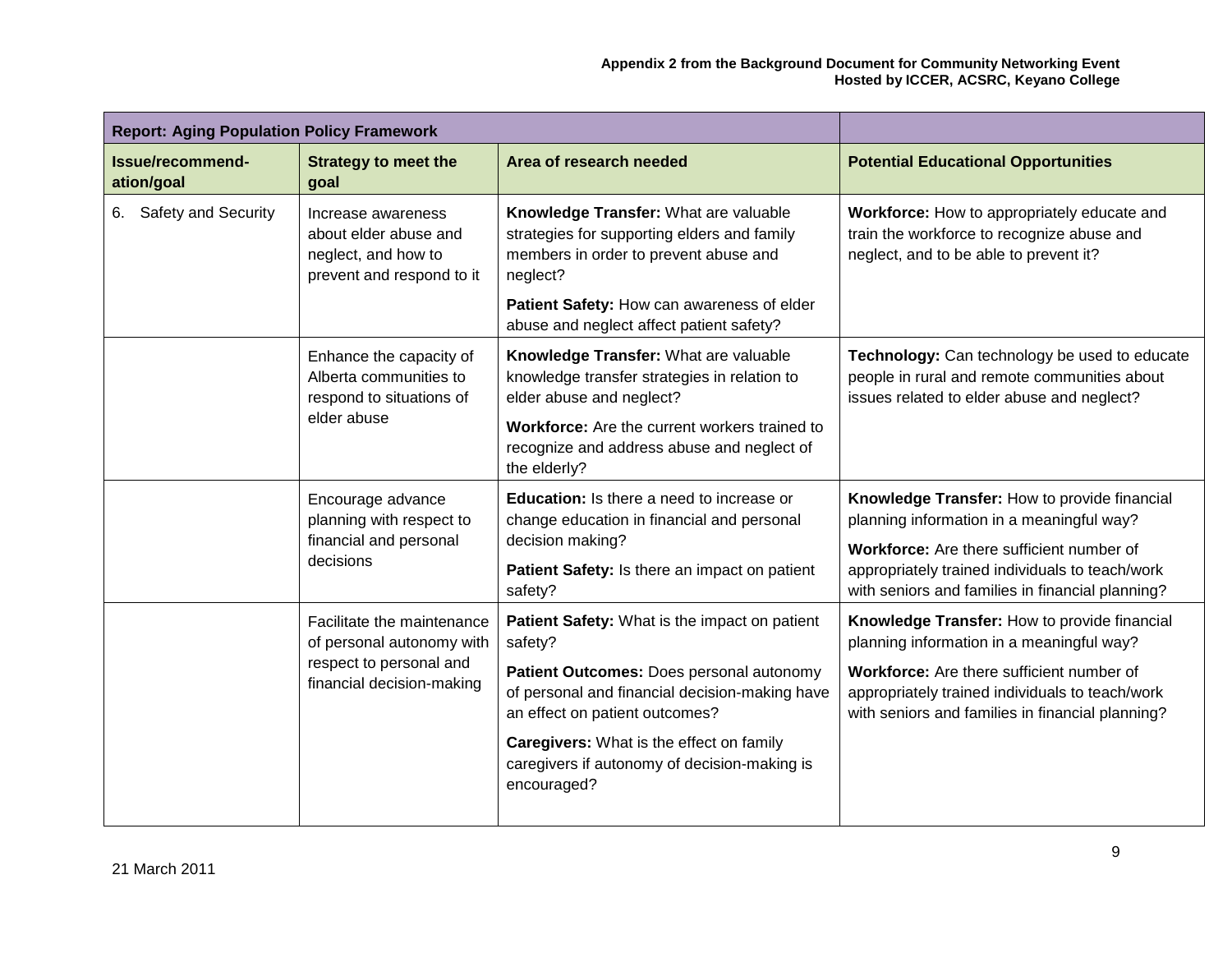| <b>Report: Aging Population Policy Framework</b> |                                                                                                                                                                                                                  |                                                                                                                                                                                                                                                                                                                                                                                                         |                                                                                                                                                                                                                              |
|--------------------------------------------------|------------------------------------------------------------------------------------------------------------------------------------------------------------------------------------------------------------------|---------------------------------------------------------------------------------------------------------------------------------------------------------------------------------------------------------------------------------------------------------------------------------------------------------------------------------------------------------------------------------------------------------|------------------------------------------------------------------------------------------------------------------------------------------------------------------------------------------------------------------------------|
| Issue/recommend-<br>ation/goal                   | <b>Strategy to meet the</b><br>goal                                                                                                                                                                              | Area of research needed                                                                                                                                                                                                                                                                                                                                                                                 | <b>Potential Educational Opportunities</b>                                                                                                                                                                                   |
|                                                  | Provide family and<br>community caregivers<br>with access to supports in<br>their communities which<br>reflect and address the<br>challenges of caring for<br>an aging population with<br>changing circumstances | Caregivers: What is the impact on caregivers<br>as a result of changes in community supports?<br>Knowledge Transfer: What are the best<br>strategies for addressing the challenges of<br>caring for the elderly in changing<br>circumstances?<br>Education: What is the best way to train and<br>educate both the formal and informal the<br>continuing care workforce under changing<br>circumstances? | Workforce: Are there sufficient numbers of<br>appropriately trained individuals?<br>How to efficiently and effectively educate<br>additional workers?<br>How to educate formal and informal caregivers to<br>meet the needs? |
| Supportive<br>7.<br>Communities                  | Encourage and support<br>Alberta communities in<br>becoming age-friendly                                                                                                                                         | Knowledge Transfer: What are the valuable<br>knowledge transfer strategies for encouraging<br>age-friendly communities?                                                                                                                                                                                                                                                                                 | Workforce: Are current providers and students<br>being educated in terms of age-friendly<br>communities?<br>Knowledge transfer: How best to transfer<br>research findings to staff, educators, and<br>students?              |
|                                                  | Support and encourage<br>the recognition of seniors'<br>contributions to Alberta<br>communities                                                                                                                  | Knowledge Transfer: What are the best<br>knowledge transfer strategies to appropriately<br>recognize seniors' contributions?                                                                                                                                                                                                                                                                            | Workforce: Are workers in the continuing care<br>sector trained to recognize seniors' contributions?                                                                                                                         |
|                                                  | Work with non-profit and<br>voluntary sector<br>organizations in<br>developing and providing<br>services and supports to<br>seniors that reflect<br>community needs and<br>values                                | Knowledge Transfer: What are the best<br>knowledge transfer strategies for working with<br>diverse communities?<br>Workforce: Are there sufficient volunteers and<br>workers in the non-profit and voluntary sectors<br>to provide adequate services and supports to<br>seniors?                                                                                                                        | Workforce: What programming can be developed<br>to support non-profit and voluntary sectors in<br>Alberta to provide services and supports to<br>seniors? How can it be delivered?                                           |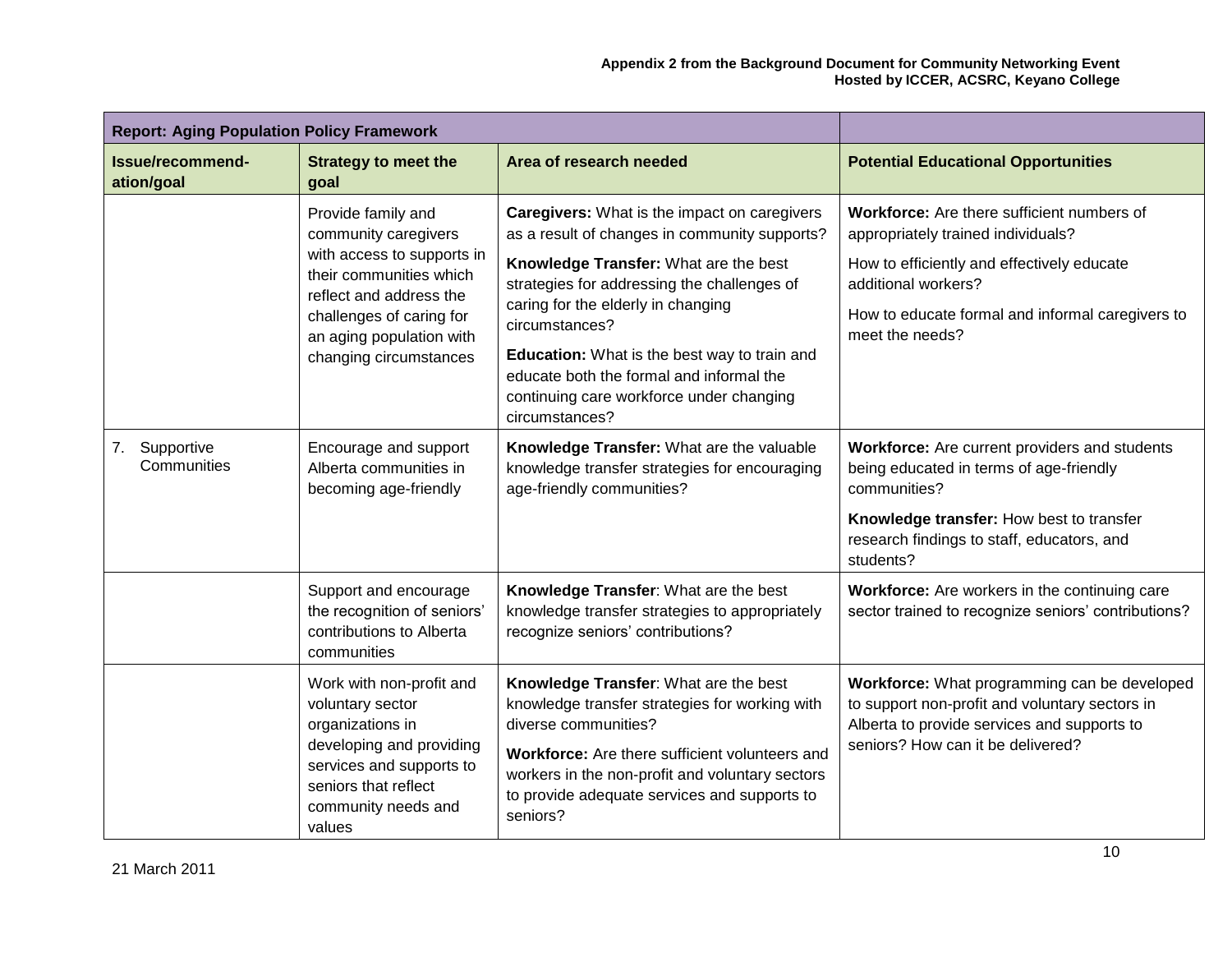| <b>Report: Aging Population Policy Framework</b> |                                                                                                                                                |                                                                                                                                                                             |                                                                                                                              |
|--------------------------------------------------|------------------------------------------------------------------------------------------------------------------------------------------------|-----------------------------------------------------------------------------------------------------------------------------------------------------------------------------|------------------------------------------------------------------------------------------------------------------------------|
| Issue/recommend-<br>ation/goal                   | <b>Strategy to meet the</b><br>goal                                                                                                            | Area of research needed                                                                                                                                                     | <b>Potential Educational Opportunities</b>                                                                                   |
|                                                  |                                                                                                                                                | <b>Caregivers:</b> Are family caregivers supported<br>by the programming by non-profit and<br>voluntary sector organizations?                                               |                                                                                                                              |
| 8.<br>Access to<br>Government                    | Examine opportunities to<br>align Alberta government<br>programs and services to<br>make them more<br>accessible to seniors who<br>are in need | <b>Appropriateness:</b> Are the services being<br>delivered appropriate and accessible?<br>Do those who need the programs have the<br>knowledge and ability to access them? | <b>Workforce:</b> Are government employees<br>adequately educated in terms of issues related to<br>the elderly and disabled? |
|                                                  | Explore ways of improving<br>the connection between<br>Alberta government-<br>funded programs and<br>services and those<br>seniors in need     | <b>Knowledge Transfer: What are the best</b><br>knowledge transfer strategies for connecting<br>government to Albertans?                                                    | Knowledge transfer: Are there educational<br>opportunities with government to transfer research<br>findings to staff?        |

| <b>Report: Vision 2020</b>                                                     |                                                              |                                                                                                                                                                                   |                                                                                                                                                                                                                                                                                |
|--------------------------------------------------------------------------------|--------------------------------------------------------------|-----------------------------------------------------------------------------------------------------------------------------------------------------------------------------------|--------------------------------------------------------------------------------------------------------------------------------------------------------------------------------------------------------------------------------------------------------------------------------|
| Issue/recommend-<br>ation/goal                                                 | Strategy to meet the goal                                    | Area of research needed                                                                                                                                                           | <b>Potential Educational Opportunities</b>                                                                                                                                                                                                                                     |
| Providing the right<br>service, in the right<br>place and at the<br>right time | Enhanced services in short-<br>stay, non-hospital facilities | <b>Patient outcomes:</b> Differences in outcomes<br>between hospital or long-term care stays and<br>short-term care<br>Patient safety: What are the impacts on<br>patient safety? | <b>Patient Safety:</b> Are caregivers trained and<br>supported to ensure patient safety in all settings?<br>Do caregivers, educators, and students have<br>easy access to standards for continuing care?<br>Do they know how to use the standards in day to<br>day caregiving? |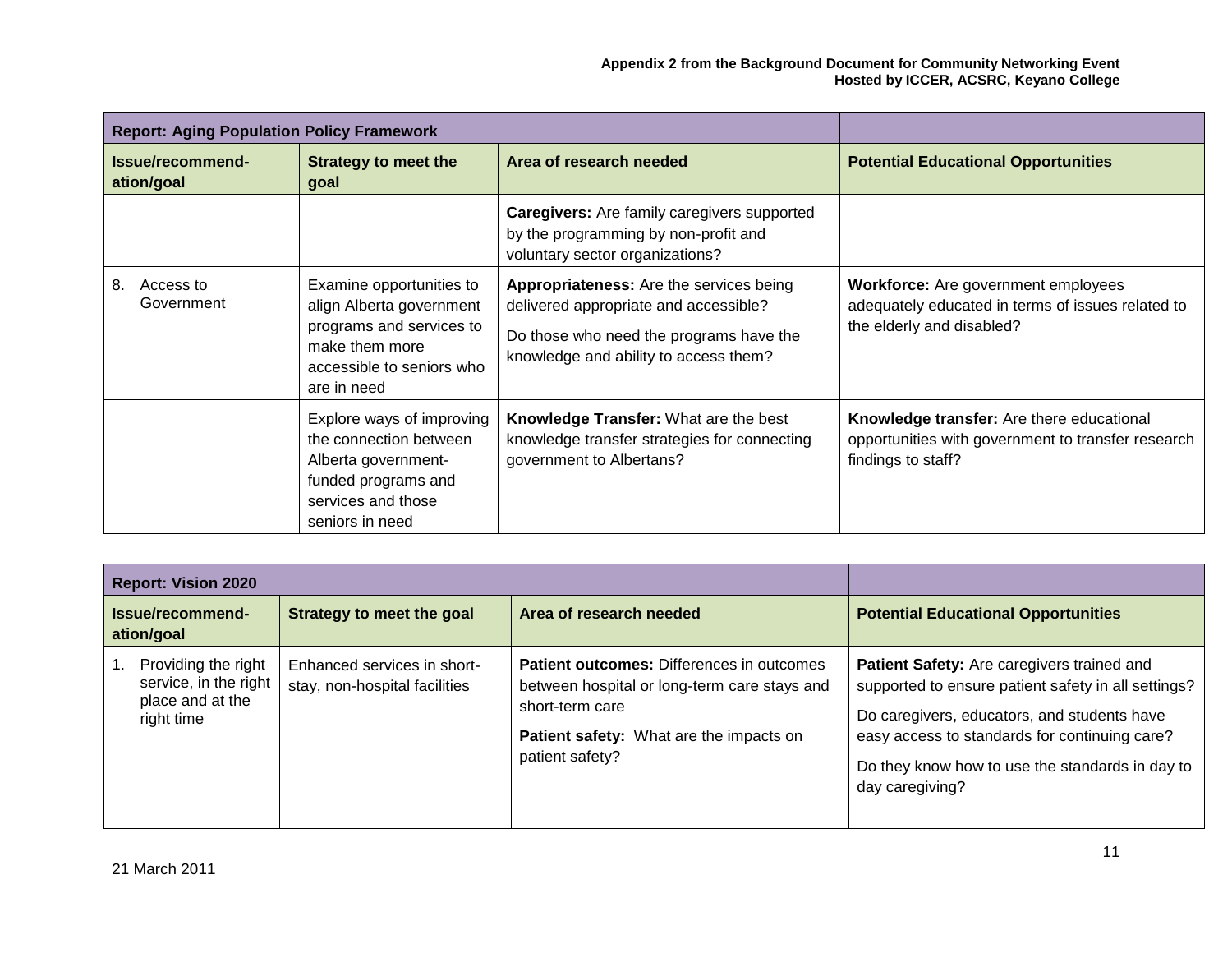| <b>Report: Vision 2020</b>                                              |                                                                                                                                                                                                                                                                                                                                                  |                                                                                                                                                                                                                                                                                                                                                                                                         |                                                                                                                                                                                                                                                                                                                                                                                               |
|-------------------------------------------------------------------------|--------------------------------------------------------------------------------------------------------------------------------------------------------------------------------------------------------------------------------------------------------------------------------------------------------------------------------------------------|---------------------------------------------------------------------------------------------------------------------------------------------------------------------------------------------------------------------------------------------------------------------------------------------------------------------------------------------------------------------------------------------------------|-----------------------------------------------------------------------------------------------------------------------------------------------------------------------------------------------------------------------------------------------------------------------------------------------------------------------------------------------------------------------------------------------|
| Issue/recommend-<br>ation/goal                                          | <b>Strategy to meet the goal</b>                                                                                                                                                                                                                                                                                                                 | Area of research needed                                                                                                                                                                                                                                                                                                                                                                                 | <b>Potential Educational Opportunities</b>                                                                                                                                                                                                                                                                                                                                                    |
|                                                                         | Develop incentive and training<br>programs to encourage local<br>recruitment of key health<br>professionals and other staff;                                                                                                                                                                                                                     | <b>Education:</b> What is the best way to train and<br>educate the continuing care workforce?<br>Workforce: What is the optimal workforce mix<br>to support continuing care, both now and in<br>the future?<br>Where are the shortages in the workforce?<br>What are the barriers to recruitment?<br>How effective are incentive programs in<br>recruiting key health professionals and other<br>staff? | <b>Workforce:</b> Are there sufficient numbers of<br>appropriately trained individuals?<br>How to efficiently and effectively educate<br>additional workers?<br>Technology: How can technology be used to<br>educate and support caregivers?                                                                                                                                                  |
| Enhancing access<br>2.<br>to high quality<br>services in rural<br>areas | Review the range of services<br>at hospitals that are existing,<br>approved and underway, and<br>those in the capital planning<br>process to ensure they reflect<br>local requirements and<br>evaluate what services can be<br>delivered more effectively in<br>either short-stay care,<br>outpatient care or other clinic-<br>type arrangements | Patient outcomes: What are the continuing<br>services needed in rural areas in order to<br>provide optimal care to those who need it?<br>Differences in outcomes between hospital or<br>long-term care stays and short-term care,<br>outpatient care, or other clinic-type<br>arrangements.<br>Patient safety: Is there a change in patient<br>safety in rural areas?                                   | Technology: How can technology be used to<br>educate and support caregivers?<br>Workforce: Are there sufficient numbers of<br>appropriately trained individuals?<br>How to efficiently and effectively educate<br>additional workers?<br>How to educate formal and informal caregivers<br>to meet the needs?<br>Are sufficient numbers of people trained to<br>evaluate health care programs? |
|                                                                         | Promote use of telehealth (e.g.<br>remote monitoring, specialist<br>consultation, etc.) for<br>preventative care, treatment<br>purposes, and increased<br>access in local communities                                                                                                                                                            | Patient outcome: Evaluation of the efficacy,<br>efficiency and quality of outcomes from the<br>point of view of patients, and patient<br>satisfaction with services<br>Workforce: What effect could technology<br>have on the number and mix of health                                                                                                                                                  | Technology: How can technology be used to<br>educate and support caregivers?                                                                                                                                                                                                                                                                                                                  |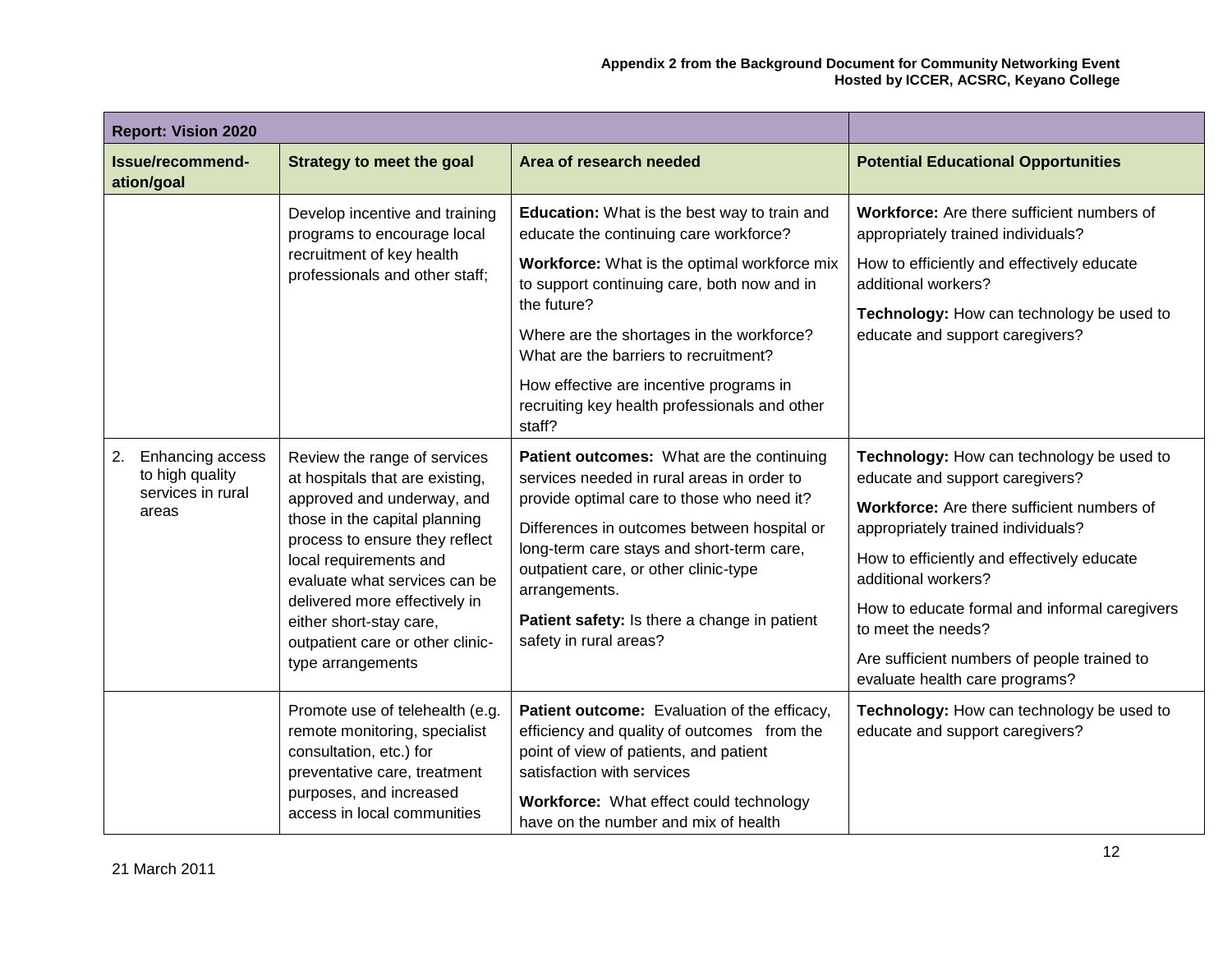| <b>Report: Vision 2020</b>                                       |                                                                                                                                    |                                                                                                                                                                                  |                                                                                                |
|------------------------------------------------------------------|------------------------------------------------------------------------------------------------------------------------------------|----------------------------------------------------------------------------------------------------------------------------------------------------------------------------------|------------------------------------------------------------------------------------------------|
| Issue/recommend-<br>ation/goal                                   | <b>Strategy to meet the goal</b>                                                                                                   | Area of research needed                                                                                                                                                          | <b>Potential Educational Opportunities</b>                                                     |
|                                                                  |                                                                                                                                    | professionals and other staff within the<br>continuing care sector?                                                                                                              |                                                                                                |
|                                                                  |                                                                                                                                    | Technology: What continuing care services<br>are best provided by telehealth?                                                                                                    |                                                                                                |
|                                                                  |                                                                                                                                    | Does the continuing care population accept<br>services provided in this mode?                                                                                                    |                                                                                                |
| Matching<br>3.<br>workforce supply<br>to demand for<br>services. | Introduce targeted near-term<br>and long-term recruitment and<br>retention strategies to attract                                   | Workforce: What are the barriers to attracting<br>qualified workforce into the Continuing Care<br>sector?                                                                        | Workforce: How to make continuing care an<br>attractive career option?                         |
|                                                                  | and retain staff, with a special<br>focus on health-care aides and<br>nurses                                                       | Are there sufficient workers to provide optimal<br>care?                                                                                                                         |                                                                                                |
|                                                                  |                                                                                                                                    | Home care vs supportive living vs long-term<br>care centres - what workforce is needed?                                                                                          |                                                                                                |
|                                                                  | Address barriers that currently<br>limit health-care providers from<br>working to the full extent of<br>their education, skill and | Workforce: Clinical practice studies to identify<br>work place distribution and relevance to<br>training, experience and skills of practitioners<br>and the impact on resources. | Workforce: Are there sufficient numbers of<br>appropriately trained individuals?               |
|                                                                  |                                                                                                                                    |                                                                                                                                                                                  | How to efficiently and effectively educate<br>additional workers?                              |
|                                                                  | experience                                                                                                                         | Roles and responsibilities within the<br>workplace - are providers practicing to the<br>limits of their scope?                                                                   | Are sufficient numbers of people trained to<br>evaluate health care programs?                  |
|                                                                  | Support health-care providers<br>by implementing revised                                                                           | Technology: Are these the right tools? If not<br>what are the right ones?                                                                                                        | Technology: Are students being taught to use<br>the current and upcoming technologies for care |
|                                                                  | processes and tools such as<br>automation that will help them                                                                      | Patient outcomes: What impact does the use                                                                                                                                       | provision?                                                                                     |
|                                                                  | do the job they have been<br>trained to do                                                                                         | of these processes and tools have on<br>continuing care patients?                                                                                                                | Workforce: Are sufficient numbers of people<br>trained to evaluate health care programs?       |
|                                                                  |                                                                                                                                    |                                                                                                                                                                                  |                                                                                                |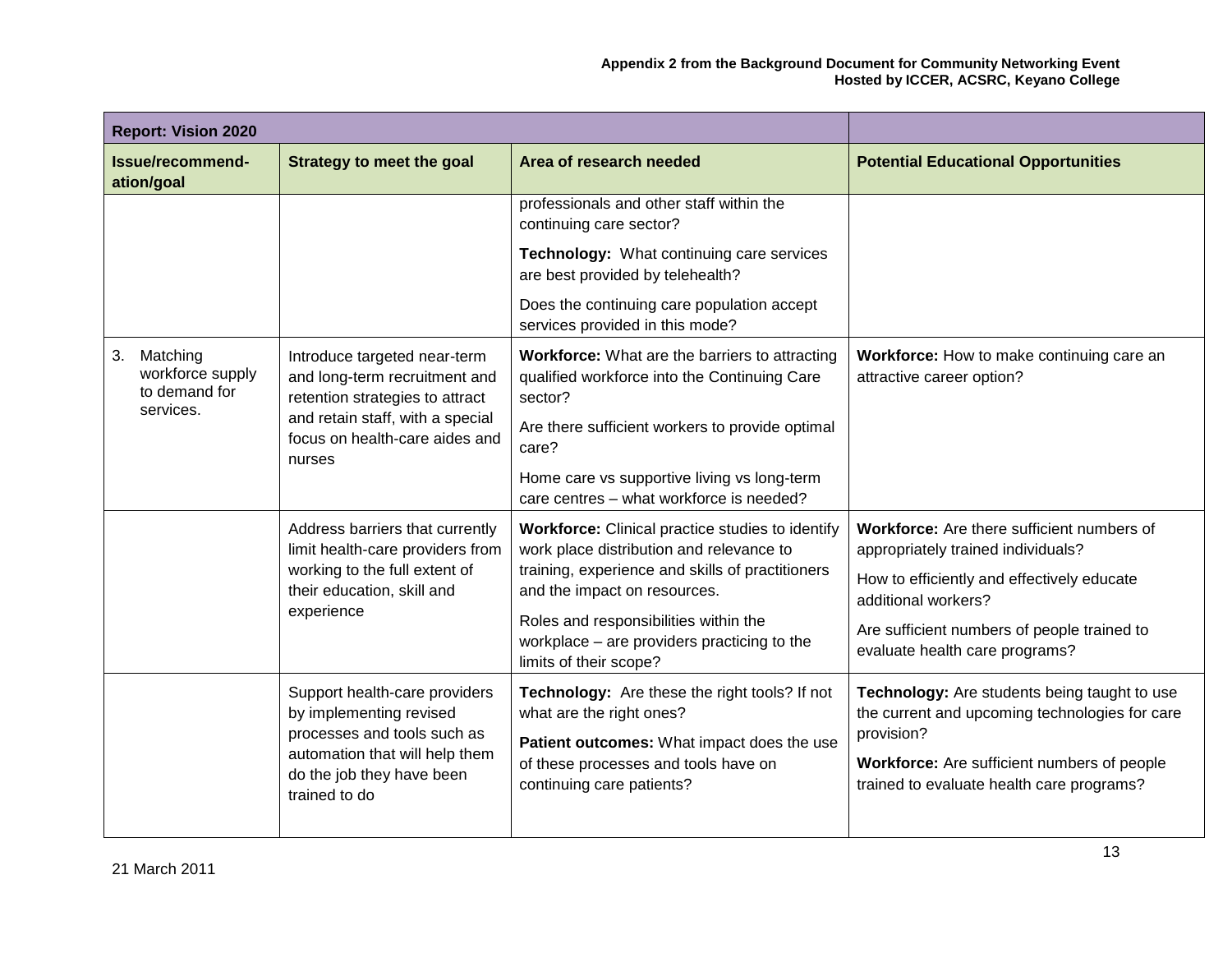| <b>Report: Vision 2020</b>                                           |                                                                                                                                                                                                  |                                                                                                                                                                        |                                                                                                                                              |
|----------------------------------------------------------------------|--------------------------------------------------------------------------------------------------------------------------------------------------------------------------------------------------|------------------------------------------------------------------------------------------------------------------------------------------------------------------------|----------------------------------------------------------------------------------------------------------------------------------------------|
| Issue/recommend-<br>ation/goal                                       | <b>Strategy to meet the goal</b>                                                                                                                                                                 | Area of research needed                                                                                                                                                | <b>Potential Educational Opportunities</b>                                                                                                   |
|                                                                      | Promote team-based care by<br>continuing to focus on the<br>development of models                                                                                                                | <b>Workforce:</b> Model evaluation based on<br>quality of clinical outcomes and healthcare<br>worker and patient satisfaction studies                                  | Workforce: Are sufficient numbers of people<br>trained to evaluate health care programs?                                                     |
| Improving co-<br>4.<br>ordination of care<br>and delivery of<br>care | Address unique service gaps<br>for mental health, addictions<br>and seniors' care                                                                                                                | Patient outcomes: Outcome studies coupled<br>with patient satisfaction studies.<br>Identification of best practices.                                                   | Knowledge transfer: How<br>best<br>to<br>transfer<br>research findings<br>staff,<br>to<br>educators,<br>and<br>students?                     |
|                                                                      | Develop and implement a<br>patient navigator model to<br>support Albertans in accessing<br>and navigating a co-ordinated<br>and seamless health system                                           | <b>Patient outcomes:</b> Evaluation of models in<br>terms of patient satisfaction and efficiency of<br>patient navigation models as measured by<br>quality of outcomes | Workforce: Do workers, educators, and<br>students know how to navigate the health<br>system and act as an advocate for<br>patients/clients?  |
| Building a strong<br>5.<br>foundation for<br>public health           | Focus on initiatives that<br>support government and<br>communities in encouraging<br>healthy behaviours through the<br>development of supportive and<br>safe physical and social<br>environments | Patient Safety: Do the changes in care<br>practices enhance patient safety?                                                                                            | Patient safety: Is the workforce educated to<br>ensure patient safety? How can those in the<br>workforce be upgraded easily and effectively? |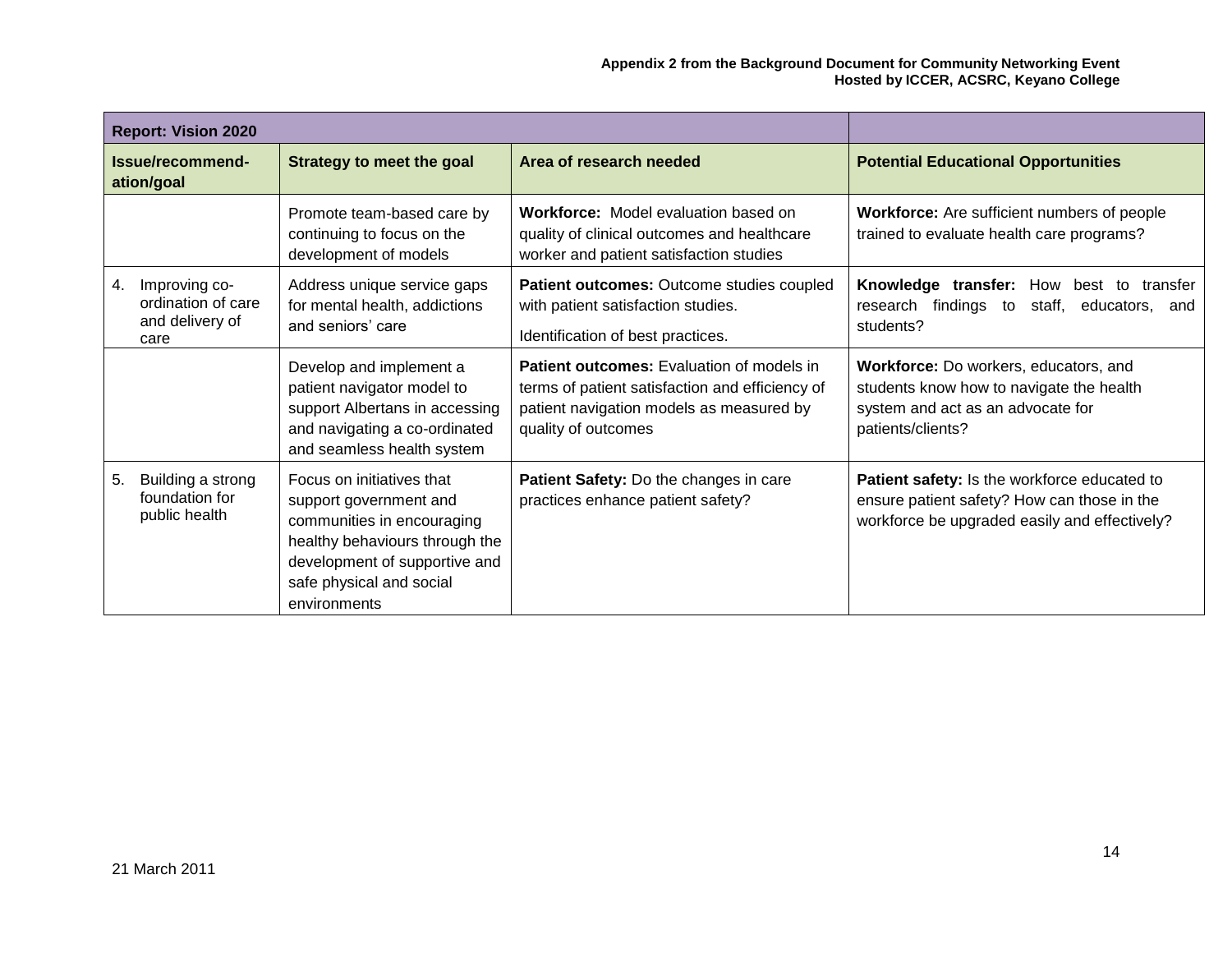| <b>Continuing Care Strategy</b>          |                                                                                                                     |                                                                                                                                                                        |                                                                                                                                        |
|------------------------------------------|---------------------------------------------------------------------------------------------------------------------|------------------------------------------------------------------------------------------------------------------------------------------------------------------------|----------------------------------------------------------------------------------------------------------------------------------------|
| <b>Issue/recommendati</b><br>on/goal     | Strategy to meet the goal                                                                                           | Area of research needed                                                                                                                                                | <b>Potential Educational Opportunities</b>                                                                                             |
| 1. Investing in<br>Community<br>Supports | Investment in home care<br>funding - Enhance and expand<br>home support services,                                   | <b>Caregivers:</b> What is the impact on caregivers<br>as a result of changes in community<br>supports?                                                                | <b>Workforce:</b> How can educational institutions<br>train sufficient numbers of people to provide<br>appropriate home care supports? |
|                                          | increase daily care hours and<br>expand self-managed care<br>program.                                               | Patient outcomes: Studies of efficacy,<br>efficiency and quality of outcomes for home                                                                                  | Are sufficient numbers of people trained to<br>evaluate health care programs?                                                          |
|                                          |                                                                                                                     | care<br>Patient safety: Do the changes in community<br>supports enhance patient safety?                                                                                | Patient Safety: Are caregivers trained and<br>supported to ensure patient safety in all settings,<br>including the home?               |
|                                          |                                                                                                                     | Workforce: What is the appropriate mix and<br>number of health professionals to provide                                                                                | Do caregivers, educators, and students have<br>easy access to standards for continuing care?                                           |
|                                          |                                                                                                                     | these services?<br>Are the current education programs teaching<br>the right skills for working in the community?                                                       | Do they know how to use the standards in day to<br>day caregiving?                                                                     |
|                                          | Health system navigation -<br><b>Assist Albertans with</b><br>accessing the appropriate<br>health and personal care | <b>Patient outcomes:</b> Evaluation of models in<br>terms of patient satisfaction and efficiency of<br>patient navigation models as measured by<br>quality of outcomes | Workforce: Are sufficient numbers of people<br>trained to evaluate health care programs?                                               |
|                                          | programs and provide<br>guidance on accommodations                                                                  | Patient safety: What is the impact on patient<br>safety?                                                                                                               |                                                                                                                                        |
|                                          | Transitions back to the<br>community - Assess residents                                                             | Appropriateness: Monitoring of the validity of<br>patient assessment tools.                                                                                            | <b>Economic Impact:</b> Are there people adequately<br>trained in order to access the economic impacts                                 |
|                                          | of long-term care facilities and<br>acute care hospitals beds for                                                   | <b>Economic impacts:</b> The effect on waiting<br>lists for long-term care beds.                                                                                       | to Albertans?<br>Knowledge transfer: How best to transfer                                                                              |
|                                          | community placement<br>opportunities                                                                                | Patient outcomes: What is the impact on<br>patient outcomes?                                                                                                           | research findings to staff, educators, and<br>students?                                                                                |
|                                          |                                                                                                                     | Patient safety: What is the impact on patient<br>safety?                                                                                                               |                                                                                                                                        |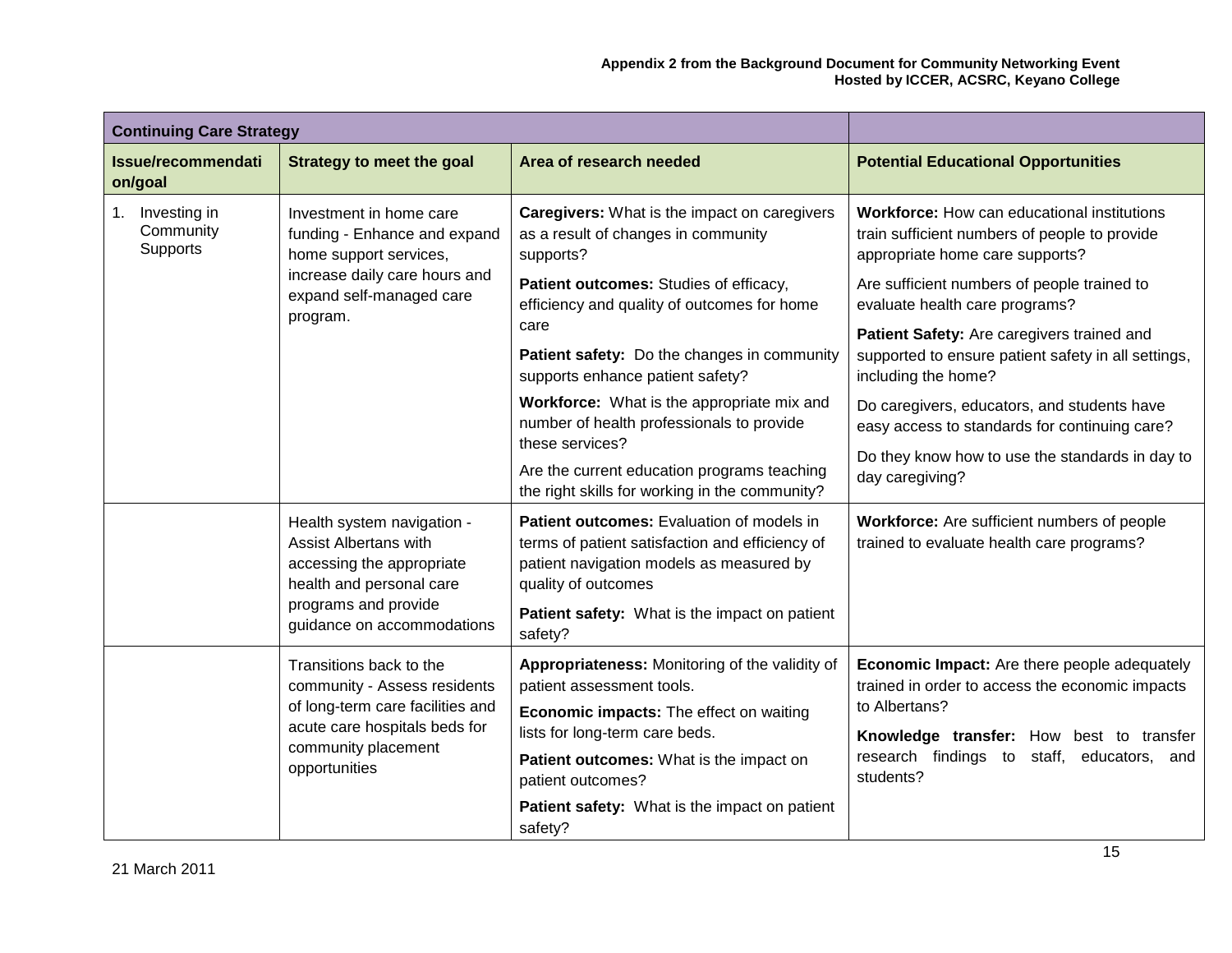| <b>Continuing Care Strategy</b>                                                    |                                                                                                                                                                    |                                                                                                                                                                                                                           |                                                                                                                                                                                                                                |
|------------------------------------------------------------------------------------|--------------------------------------------------------------------------------------------------------------------------------------------------------------------|---------------------------------------------------------------------------------------------------------------------------------------------------------------------------------------------------------------------------|--------------------------------------------------------------------------------------------------------------------------------------------------------------------------------------------------------------------------------|
| Issue/recommendati<br>on/goal                                                      | Strategy to meet the goal                                                                                                                                          | Area of research needed                                                                                                                                                                                                   | <b>Potential Educational Opportunities</b>                                                                                                                                                                                     |
|                                                                                    | Emergency department<br>support - Provide response<br>team that will support<br>emergency room patients in<br>finding more appropriate<br>community-living options | <b>Economic impacts:</b> The effect on waiting<br>lists for long-term care beds.<br>Patient outcomes: What is the impact on<br>patient outcomes?<br>Patient safety: What is the impact on patient<br>safety?              | <b>Economic Impact:</b> Are there people adequately<br>trained in order to access the economic impacts<br>to Albertans?<br>Knowledge transfer: How best to transfer<br>research findings to staff, educators, and<br>students? |
|                                                                                    | Caregiver support and<br>enhanced respite                                                                                                                          | Caregiver: What is the impact on caregivers<br>in the short- and long-term?                                                                                                                                               | Workforce: Are sufficient numbers of people<br>trained to evaluate health care programs?<br>Caregiver: How best to support informal<br>caregivers in terms of education?                                                       |
|                                                                                    | <b>Community initiatives - Provide</b><br>support to communities that<br>will assist seniors and persons<br>with disabilities to age in<br>community settings      | Patient outcomes: What is the impact on<br>patient outcomes?<br>Evaluation of strategies to deal with the needs<br>of the aging population with disabilities.<br>Patient safety: What is the impact on patient<br>safety? | Workforce: Are sufficient numbers of people<br>trained to evaluate health care programs?                                                                                                                                       |
|                                                                                    | Dedicated health technology<br>funding - Introduce technology<br>for health and safety<br>monitoring                                                               | Patient safety: Are patients safer than before<br>the introduction of the technology?<br>Technology: What is the appropriate<br>technology and levels of technology in the<br>continuing care sector?                     | Workforce: Are sufficient numbers of people<br>trained to evaluate health care programs?<br>Technology: Are students being educated in the<br>latest technologies and how to use them in<br>patient care?                      |
| 2.<br>Sliding<br>infrastructure that<br>meets 'aging in the<br>right place' vision | Replace 7,000 long-term care<br>beds by 2015                                                                                                                       | Appropriateness: Evaluation of the impact of<br>design on resident care.<br>Economic impacts: What is the economic<br>impact of replacing the beds?                                                                       | Workforce: Are sufficient numbers of people<br>trained to evaluate health care programs?<br>Economic Impact: Are there people adequately<br>trained in order to access the economic impacts<br>to Albertans?                   |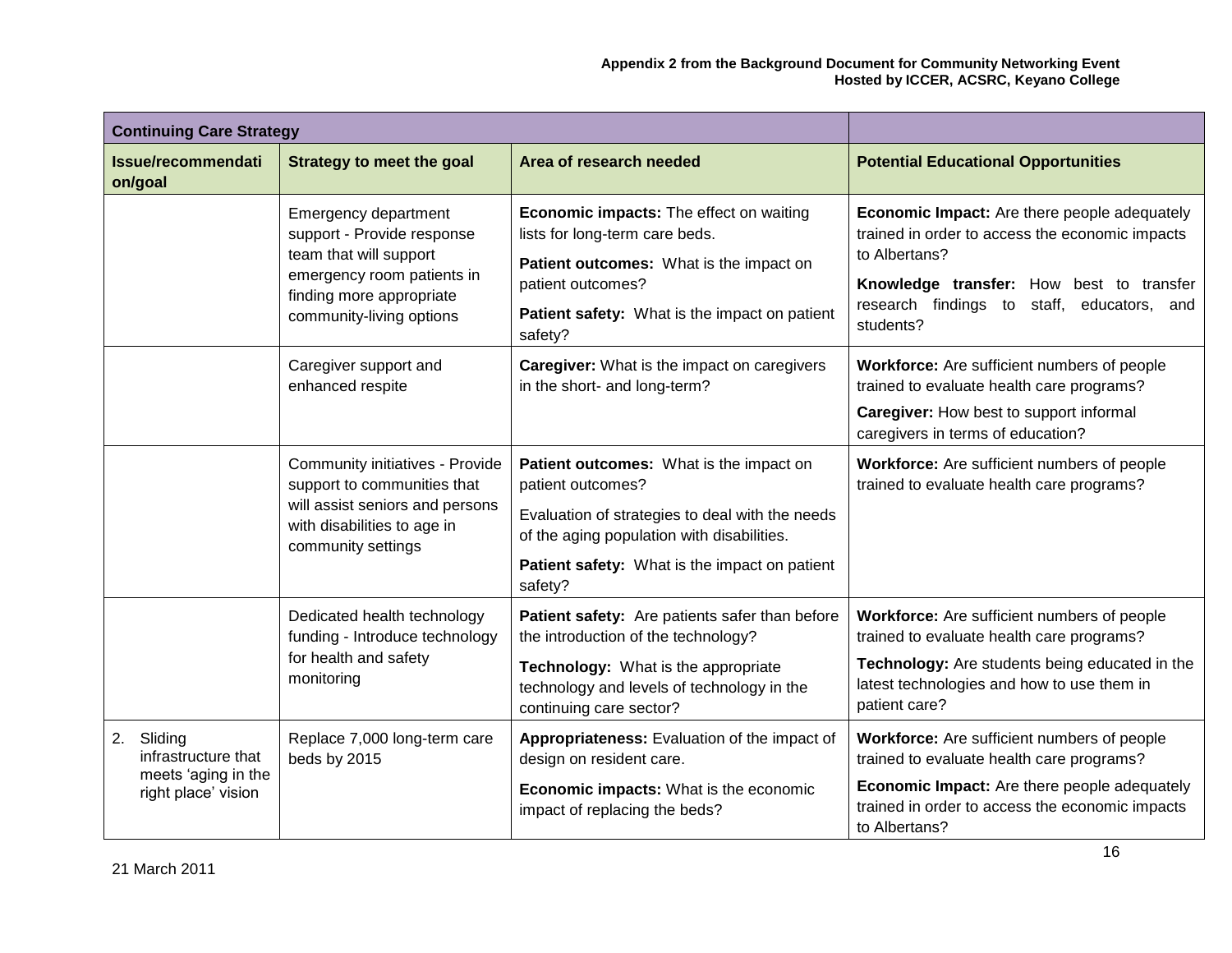| <b>Continuing Care Strategy</b>          |                                                                                                        |                                                                                                                                 |                                                                                                                  |
|------------------------------------------|--------------------------------------------------------------------------------------------------------|---------------------------------------------------------------------------------------------------------------------------------|------------------------------------------------------------------------------------------------------------------|
| Issue/recommendati<br>on/goal            | Strategy to meet the goal                                                                              | Area of research needed                                                                                                         | <b>Potential Educational Opportunities</b>                                                                       |
|                                          |                                                                                                        | By replacing, not adding, is there an economic<br>effect to clients in supportive living and other<br>alternative type housing? |                                                                                                                  |
|                                          |                                                                                                        | What are the impacts from the shift to<br>supportive living and home care and away<br>from long-term care?                      |                                                                                                                  |
|                                          | Improve investment model for<br>the operation and                                                      | Appropriateness: Monitoring of the validity<br>of patient assessment tools.                                                     | Economic Impact: Are there people adequately<br>trained in order to access the economic impacts                  |
|                                          | development of new long-term<br>care facilities                                                        | Are the new facilities being built with capacity<br>to provide the right level of care?                                         | to Albertans?                                                                                                    |
|                                          |                                                                                                        | <b>Economic impact:</b> What is the impact of new<br>investment models on operators?                                            |                                                                                                                  |
|                                          |                                                                                                        | Patient safety: Are patients receiving the<br>appropriate level of care in order to maintain<br>their safety?                   |                                                                                                                  |
|                                          | Support the development of<br>1,225 additional affordable<br>supportive living spaces                  | Appropriateness: Are care needs able to be<br>met through these models?                                                         | Workforce: Are there sufficient numbers of<br>appropriately trained individuals?                                 |
| Changing the way<br>3.<br>long-term care | Increase incentives to<br>encourage non-profit and<br>accommodations<br>private investment<br>are paid | Appropriateness: Are there sufficient<br>resources for these incentives?                                                        | Economic Impact: Are there people adequately<br>trained in order to access the economic impacts<br>to Albertans? |
|                                          |                                                                                                        | Economic impact: What is the economic<br>impact to patients, family, and care provider<br>organizations?                        |                                                                                                                  |
|                                          |                                                                                                        | Patient safety: What are the impacts on<br>patient safety?                                                                      |                                                                                                                  |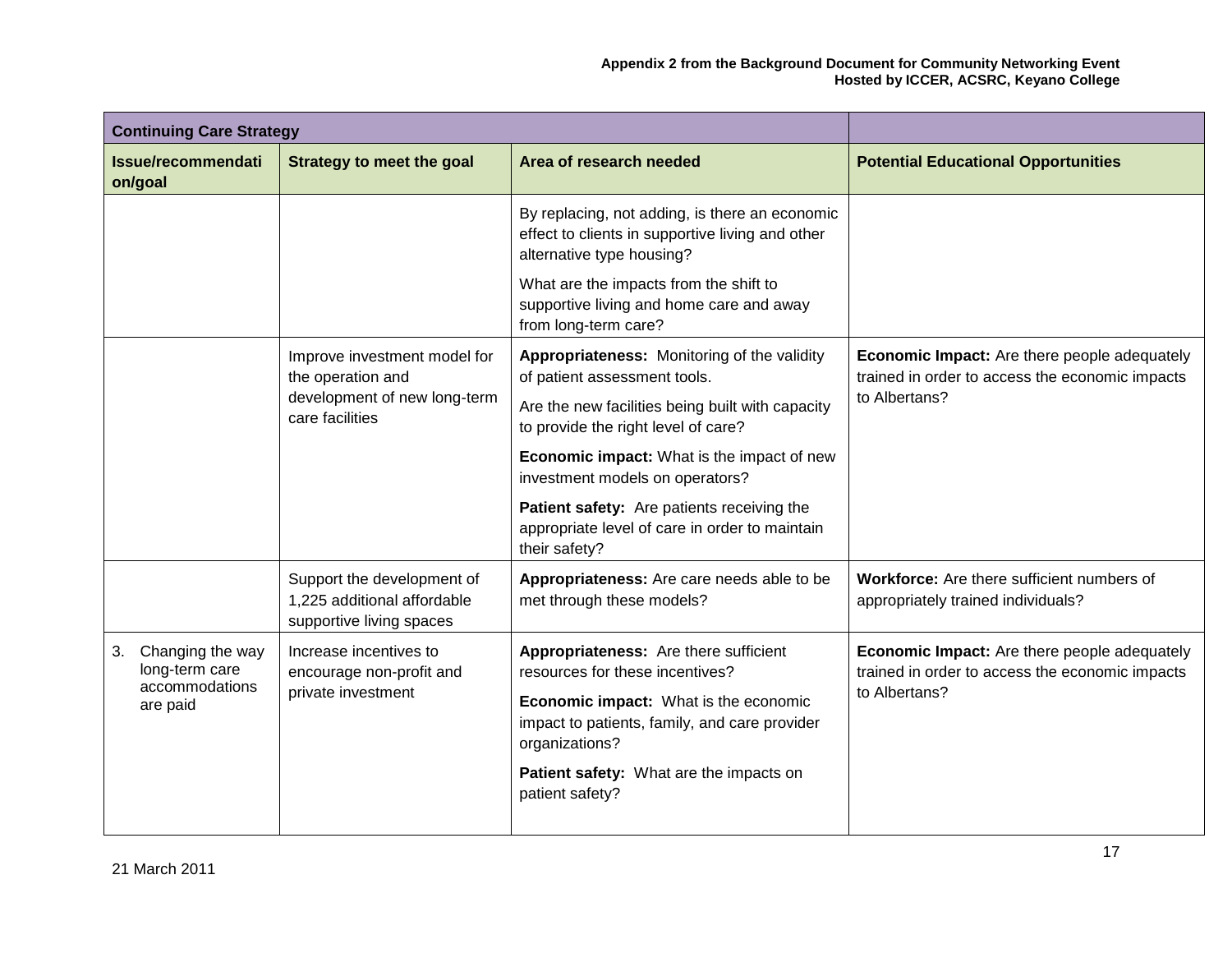| <b>Continuing Care Strategy</b>                |                                                                                                     |                                                                                                                                                                           |                                                                                                                  |
|------------------------------------------------|-----------------------------------------------------------------------------------------------------|---------------------------------------------------------------------------------------------------------------------------------------------------------------------------|------------------------------------------------------------------------------------------------------------------|
| Issue/recommendati<br>on/goal                  | <b>Strategy to meet the goal</b>                                                                    | Area of research needed                                                                                                                                                   | <b>Potential Educational Opportunities</b>                                                                       |
|                                                | Allow for enhanced service<br>options                                                               | Appropriateness: Are continuing care<br>patients receiving the appropriate services at<br>the right time?                                                                 | Workforce: Are there sufficient numbers of<br>appropriately trained individuals to provide care<br>where needed? |
|                                                |                                                                                                     | Patient safety: What are the impacts on<br>patient safety?                                                                                                                | Patient Safety: Are caregivers trained and<br>supported to ensure patient safety in all settings?                |
|                                                |                                                                                                     |                                                                                                                                                                           | Do caregivers, educators, and students have<br>easy access to standards for continuing care?                     |
|                                                |                                                                                                     |                                                                                                                                                                           | Do they know how to use the standards in day to<br>day caregiving?                                               |
|                                                | Continue government support<br>for those in need                                                    | Economic impact: What is the economic<br>impact to patients, family, and care provider<br>organizations?                                                                  | Economic Impact: Are there people adequately<br>trained in order to access the economic impacts<br>to Albertans? |
|                                                |                                                                                                     | Patient outcomes: What is the impact on<br>patient quality of life?                                                                                                       |                                                                                                                  |
| 4. Funding<br>individuals based                | Develop new funding model<br>that will allow Albertans the                                          | Appropriateness: Do the new funding<br>models meet patient and family needs?                                                                                              | Workforce: Are sufficient numbers of people<br>trained to evaluate health care programs?                         |
| on needs and/or<br>fund operators              | opportunity to direct health and<br>personal care services where<br>they wish                       | Economic impact: Evaluation of current<br>funding model for deficiencies and then<br>development of an alternative, if necessary,<br>that is better in some undefined way | Economic Impact: Are there people adequately<br>trained in order to access the economic impacts<br>to Albertans? |
| 5.<br>Providing<br>equitable<br>pharmaceutical | Provide equitable<br>pharmaceutical coverage for<br>seniors and persons with                        | Economic impact: What are the impacts on<br>the patients, the caregivers, and the health<br>system?                                                                       | Economic Impact: Are there people adequately<br>trained in order to access the economic impacts<br>to Albertans? |
| coverage                                       | disabilities based on their<br>needs - as outlined in the<br>pharmaceutical strategy for<br>Alberta | Patient outcomes: What impact do the<br>changes have on continuing care patients?                                                                                         |                                                                                                                  |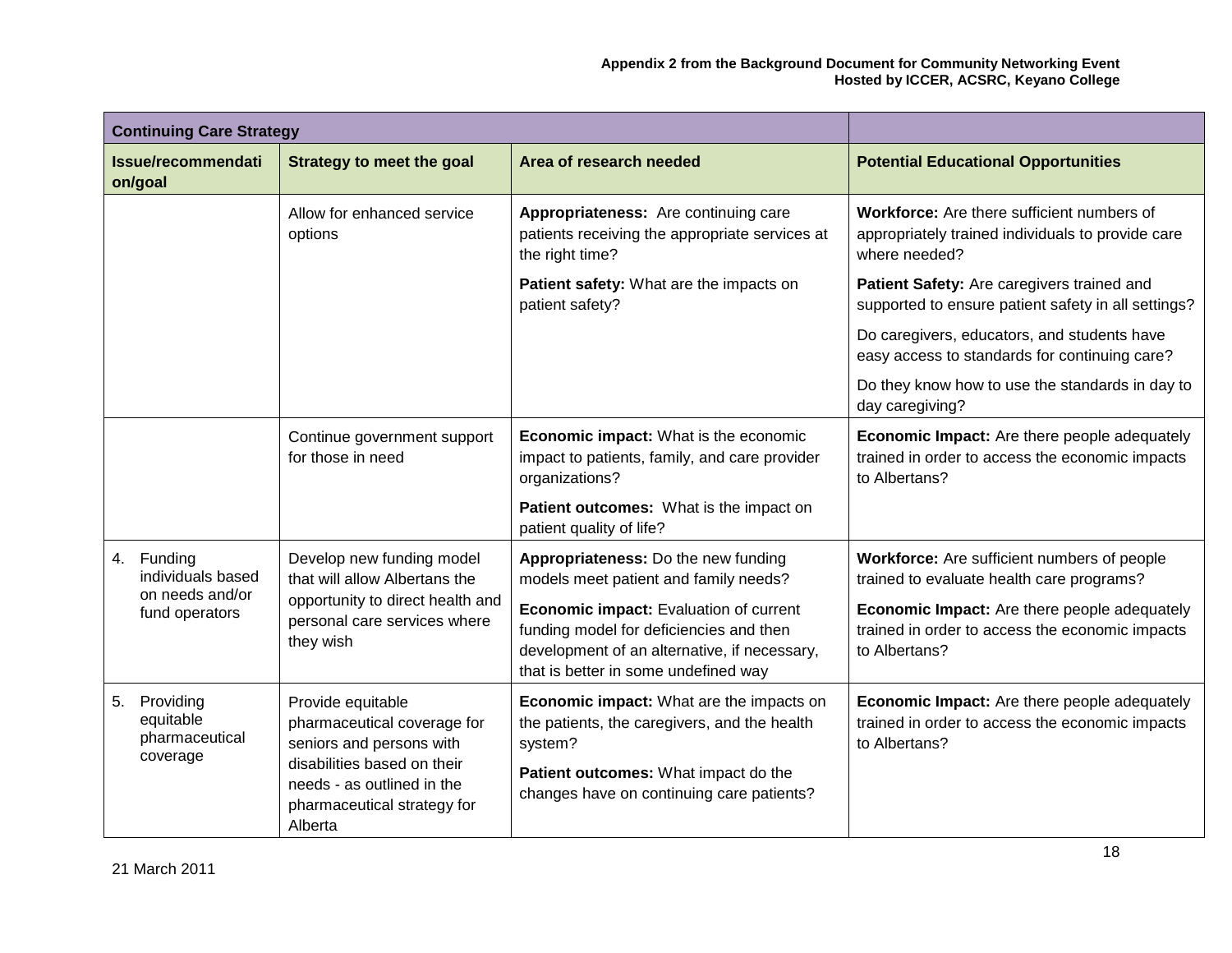| <b>Alberta Pharmaceutical Strategy</b>        |                                                                                          |                                                                                                                                                                                                 |                                                                                                                                                                                                                                                                                                                        |
|-----------------------------------------------|------------------------------------------------------------------------------------------|-------------------------------------------------------------------------------------------------------------------------------------------------------------------------------------------------|------------------------------------------------------------------------------------------------------------------------------------------------------------------------------------------------------------------------------------------------------------------------------------------------------------------------|
| Issue/recommend-<br>ation/goal                | Strategy to meet the goal                                                                | Area of research needed                                                                                                                                                                         | <b>Potential Educational Opportunities</b>                                                                                                                                                                                                                                                                             |
| 2.<br>Improve drug<br>coverage for<br>seniors | Drug coverage for seniors will<br>be redesigned, increasing<br>support to those in need. | <b>Economic impact:</b> What are the impacts on<br>the patients, the caregivers, and the health<br>system?<br>Patient outcomes: What impact do the<br>changes have on continuing care patients? | <b>Workforce:</b> Are there sufficient<br>pharmacists/pharmacy technicians in the<br>workforce to provide adequate care to those in<br>the continuing care sector?<br><b>Economic Impact:</b> Are there people adequately<br>trained in order to access the economic impacts<br>of the pharmacy strategy on Albertans? |

|    |                                                                   | <b>Provincial Services Optimization Review: Final Report</b>              |                                                                                                                                                                                                                                                                                                                                                                                                                                                   |                                                                                                                                                                                                                                                       |
|----|-------------------------------------------------------------------|---------------------------------------------------------------------------|---------------------------------------------------------------------------------------------------------------------------------------------------------------------------------------------------------------------------------------------------------------------------------------------------------------------------------------------------------------------------------------------------------------------------------------------------|-------------------------------------------------------------------------------------------------------------------------------------------------------------------------------------------------------------------------------------------------------|
|    | Issue/recommend-<br>ation/goal                                    | Strategy to meet the goal                                                 | Area of research needed                                                                                                                                                                                                                                                                                                                                                                                                                           | <b>Potential Educational Opportunities</b>                                                                                                                                                                                                            |
|    | Matching intensity<br>of services to<br>patient need              | Shift selected services from<br>LTC to supportive living and<br>home care | Patient safety: What are the impacts on<br>patient safety?                                                                                                                                                                                                                                                                                                                                                                                        | Patient Safety: Are caregivers trained and<br>supported to ensure patient safety in all settings?                                                                                                                                                     |
| 2. | Enhancing access<br>to high-quality<br>services in rural<br>areas | Increase number and<br>provincial management of tele-<br>health programs  | <b>Patient outcomes:</b> What impact does the use<br>of technology have on continuing care<br>patients?<br><b>Technology:</b> What continuing care services<br>are best provided by telehealth?<br>Does the continuing care population accept<br>services provided in this mode?<br><b>Workforce:</b> What effect could technology<br>have on the number and mix of health<br>professionals and other staff within the<br>continuing care sector? | Technology: How can technology be used to<br>educate and support caregivers?<br>Can technology be used to train and educate<br>caregivers more quickly and effectively?<br>Are students being taught to use the current and<br>upcoming technologies? |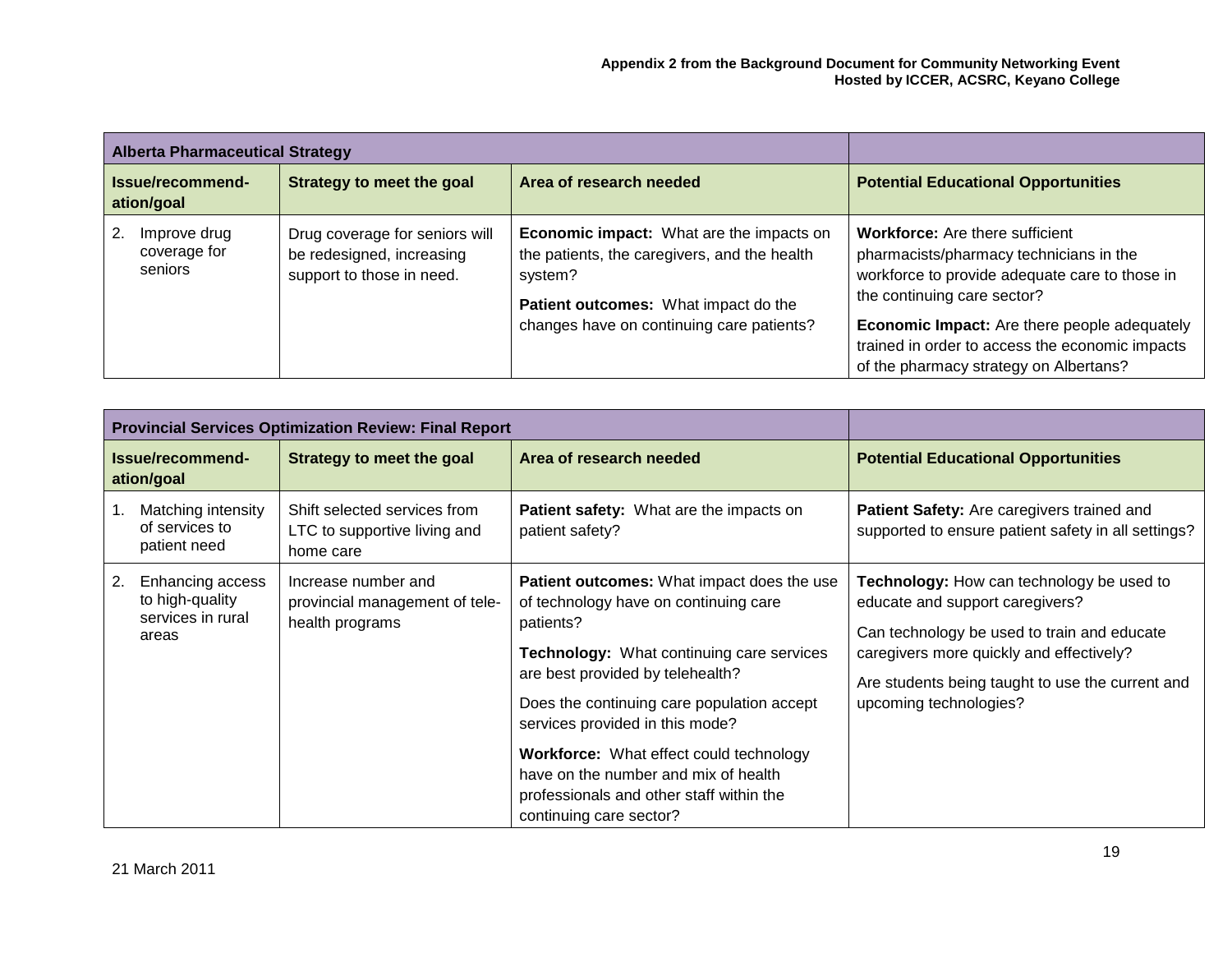|                                                         | <b>Provincial Services Optimization Review: Final Report</b>          |                                                                                                                                                                                         |                                                                                                          |
|---------------------------------------------------------|-----------------------------------------------------------------------|-----------------------------------------------------------------------------------------------------------------------------------------------------------------------------------------|----------------------------------------------------------------------------------------------------------|
| Issue/recommend-<br>ation/goal                          | <b>Strategy to meet the goal</b>                                      | Area of research needed                                                                                                                                                                 | <b>Potential Educational Opportunities</b>                                                               |
| 3.<br>Enhancing the<br>capacity and<br>effectiveness of | Enrich provincial recruitment<br>and retention strategy               | Education: what is the best way to train and<br>educate the continuing care workforce?                                                                                                  | Workforce: Are there sufficient numbers of<br>appropriately trained individuals?                         |
| Alberta's<br>workforce                                  |                                                                       | Workforce: What is the optimal workforce mix<br>to support continuing care, both now and in                                                                                             | How to efficiently and effectively educate<br>additional workers?                                        |
|                                                         |                                                                       | the future?<br>Where are the shortages in the workforce?                                                                                                                                | How to educate formal and informal caregivers<br>to meet the needs?                                      |
|                                                         |                                                                       | What are the barriers to recruitment?<br>How effective are incentive programs in                                                                                                        | Are sufficient numbers of people trained to<br>evaluate health care programs?                            |
|                                                         |                                                                       | recruiting key health professionals and other<br>staff?                                                                                                                                 | Are sufficient numbers of students being taught<br>in an interdisciplinary environment?                  |
|                                                         |                                                                       |                                                                                                                                                                                         | Are members of the current workforce fully<br>capable of working in an interdisciplinary<br>environment? |
|                                                         | Deepen initiatives and<br>incentives to increase<br>productivity      | Economic impact: What is the economic<br>impact on the provider organizations?                                                                                                          | Economic Impact: Are there people adequately<br>trained in order to access the economic impacts          |
|                                                         |                                                                       | Patient outcomes: How are patient outcomes<br>affected by the productivity initiatives?                                                                                                 | to Albertans?                                                                                            |
|                                                         |                                                                       | Workforce: What impact have the initiatives<br>and incentives had on the workforce in terms<br>of retention and recruitment? In terms of<br>productivity?                               |                                                                                                          |
|                                                         | Increase workforce efficiency<br>by better matching work to<br>skills | <b>Workforce:</b> Clinical practice studies to identify<br>work place distribution and relevance to<br>training, experience and skills of practitioners<br>and the impact on resources. | Knowledge transfer: How best to transfer<br>research findings to staff, educators,<br>and<br>students?   |
|                                                         |                                                                       | Roles and responsibilities within the                                                                                                                                                   |                                                                                                          |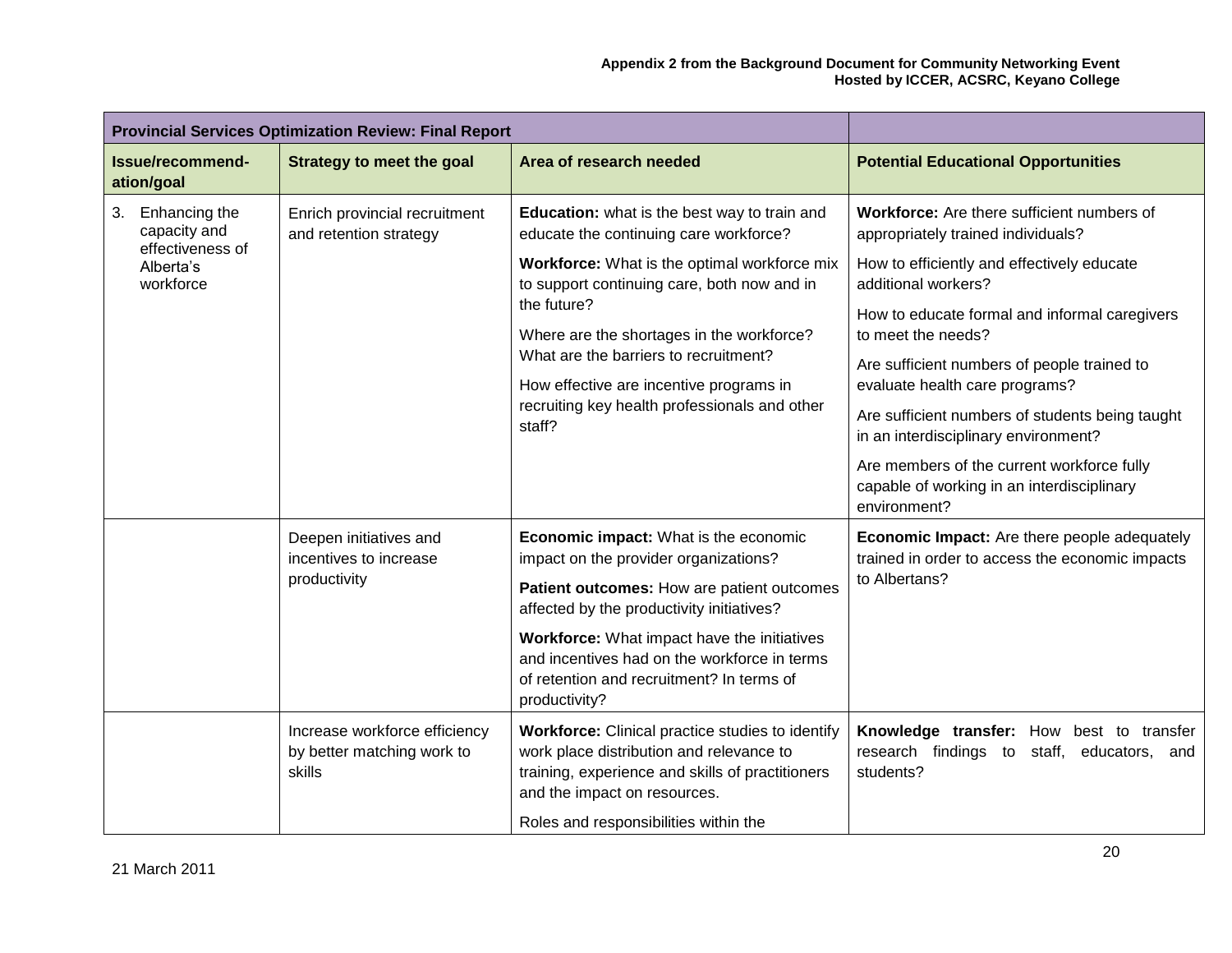| <b>Provincial Services Optimization Review: Final Report</b> |                                                                          |                                                                                                                                                                                                                                                             |                                                                                                                                                                                                                                                         |
|--------------------------------------------------------------|--------------------------------------------------------------------------|-------------------------------------------------------------------------------------------------------------------------------------------------------------------------------------------------------------------------------------------------------------|---------------------------------------------------------------------------------------------------------------------------------------------------------------------------------------------------------------------------------------------------------|
| Issue/recommend-<br>ation/goal                               | <b>Strategy to meet the goal</b>                                         | Area of research needed                                                                                                                                                                                                                                     | <b>Potential Educational Opportunities</b>                                                                                                                                                                                                              |
|                                                              |                                                                          | workplace - are providers practicing to the<br>limits of their scope?                                                                                                                                                                                       |                                                                                                                                                                                                                                                         |
|                                                              |                                                                          | Are the right providers providing the right care<br>in the right location?                                                                                                                                                                                  |                                                                                                                                                                                                                                                         |
|                                                              | Build on incentives for<br>providers to work in rural areas              | Patient outcomes: What are the continuing<br>services needed in rural areas in order to<br>provide optimal care to those who need it?<br>And what providers are necessary to provide<br>the services?                                                       | Workforce: Are there sufficient numbers of<br>educated and trained providers in rural Alberta?<br>How to best educate providers for rural and<br>remote areas?                                                                                          |
|                                                              |                                                                          | Patient safety: Is there a change in patient<br>safety in rural areas?                                                                                                                                                                                      | Technology: How can technology be used to<br>educate and support caregivers?<br>Can technology be used to train and educate                                                                                                                             |
|                                                              |                                                                          | Workforce: Have the incentives had an<br>impact on the continuing care workforce in<br>rural areas?                                                                                                                                                         | caregivers more quickly and effectively?                                                                                                                                                                                                                |
| Improving the<br>4.<br>coordination of<br>care               | Create and strengthen<br>linkages between current silos<br>in the system | Knowledge transfer: What are valuable<br>knowledge transfer strategies in relation to<br>initiatives such as, multi-discipline teams or<br>co-location of services?<br>Patient outcomes: What is the impact on<br>patient satisfaction and quality of care? | Knowledge transfer: How best to transfer<br>research findings to staff, educators, and<br>students?<br>Workforce: Are sufficient numbers of students<br>being taught in an interdisciplinary environment?<br>Are members of the current workforce fully |
|                                                              |                                                                          | Patient safety: Does enhanced coordination<br>of care improve patient safety?                                                                                                                                                                               | capable of working in an interdisciplinary<br>environment?                                                                                                                                                                                              |
|                                                              | Increase operational efficiency<br>of the system                         | Patient safety: What is the impact of a lean<br>operational system on patient safety?                                                                                                                                                                       | Workforce: Are sufficient numbers of people<br>trained to evaluate health care programs?                                                                                                                                                                |
|                                                              |                                                                          | Technology: What is the impact of enhanced<br>IT systems on care providers? On continuing<br>care patients?                                                                                                                                                 |                                                                                                                                                                                                                                                         |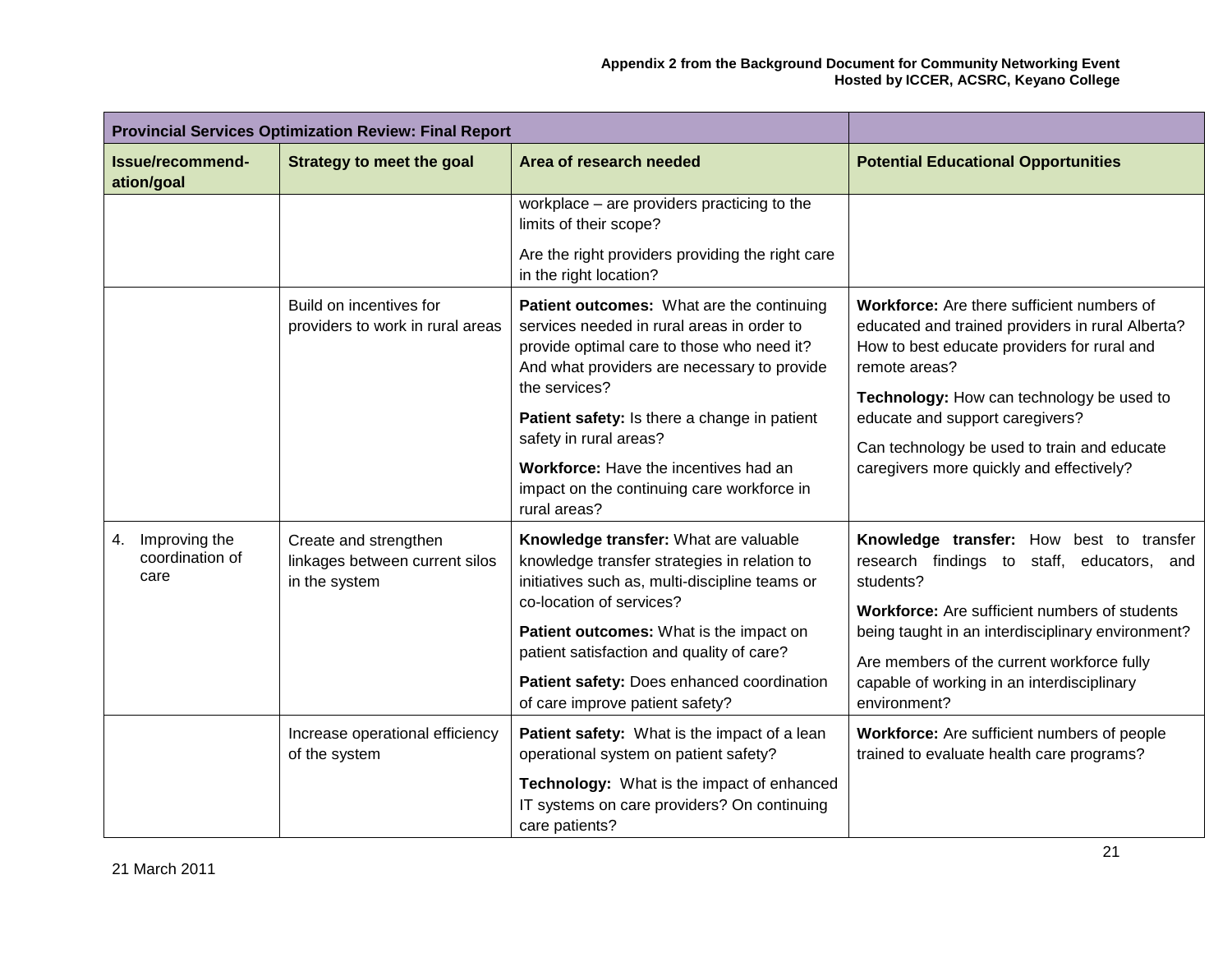|                                | <b>Provincial Services Optimization Review: Final Report</b>                        |                                                                                                                                                                                              |                                                                                                              |
|--------------------------------|-------------------------------------------------------------------------------------|----------------------------------------------------------------------------------------------------------------------------------------------------------------------------------------------|--------------------------------------------------------------------------------------------------------------|
| Issue/recommend-<br>ation/goal | Strategy to meet the goal                                                           | Area of research needed                                                                                                                                                                      | <b>Potential Educational Opportunities</b>                                                                   |
|                                | Integrate IT systems to enable<br>better transparency and<br>sharing of information | <b>Patient safety:</b> What is the impact of<br>technology on patient safety?<br>Technology: What is the impact of enhanced<br>IT systems on care providers? On continuing<br>care patients? | Technology: Are students being taught to use<br>the current and upcoming technologies for care<br>provision? |

| <b>Safety in Long-term Care Settings</b>                                                                                                                                                                                                         |                                                                                                                                                                                 |                                                                                                                                                                                                                                                      |                                                                                                              |
|--------------------------------------------------------------------------------------------------------------------------------------------------------------------------------------------------------------------------------------------------|---------------------------------------------------------------------------------------------------------------------------------------------------------------------------------|------------------------------------------------------------------------------------------------------------------------------------------------------------------------------------------------------------------------------------------------------|--------------------------------------------------------------------------------------------------------------|
| Issue/recommend-<br>ation/goal                                                                                                                                                                                                                   | Strategy to meet the goal                                                                                                                                                       | Area of research needed                                                                                                                                                                                                                              | <b>Potential Educational Opportunities</b>                                                                   |
| Improve the clarity and<br>1.<br>Improve and<br>ensure the safety<br>accuracy of medical<br>of residents in LTC<br>information when patients are<br>transferred from one health<br>care facility to another (e.g.,<br>acute care to LTC) so that | Patient safety: What is the impact of<br>technology on patient safety?<br>Technology: Are new technologies being<br>implemented appropriately in the continuing<br>care sector? | Patient Safety: Are caregivers trained and<br>supported to ensure patient safety in all settings?<br>Do caregivers, educators, and students have<br>easy access to standards for continuing care?<br>Do they know how to use the standards in day to |                                                                                                              |
|                                                                                                                                                                                                                                                  | information is not lost or<br>misinterpreted in the process                                                                                                                     |                                                                                                                                                                                                                                                      | day caregiving?<br>Technology: Are students being taught to use<br>the current and upcoming technologies?    |
|                                                                                                                                                                                                                                                  | Identify ways for nursing home<br>staff to improve their<br>communication with residents<br>and families and disclosure of<br>information when an adverse<br>event occurs       | Knowledge transfer: what are valuable<br>knowledge transfer strategies between<br>families and staff?<br>Patient safety: Does enhanced<br>communication between staff and family<br>improve patient safety?                                          | Knowledge transfer: How best to transfer<br>research findings to staff, educators, students<br>and families? |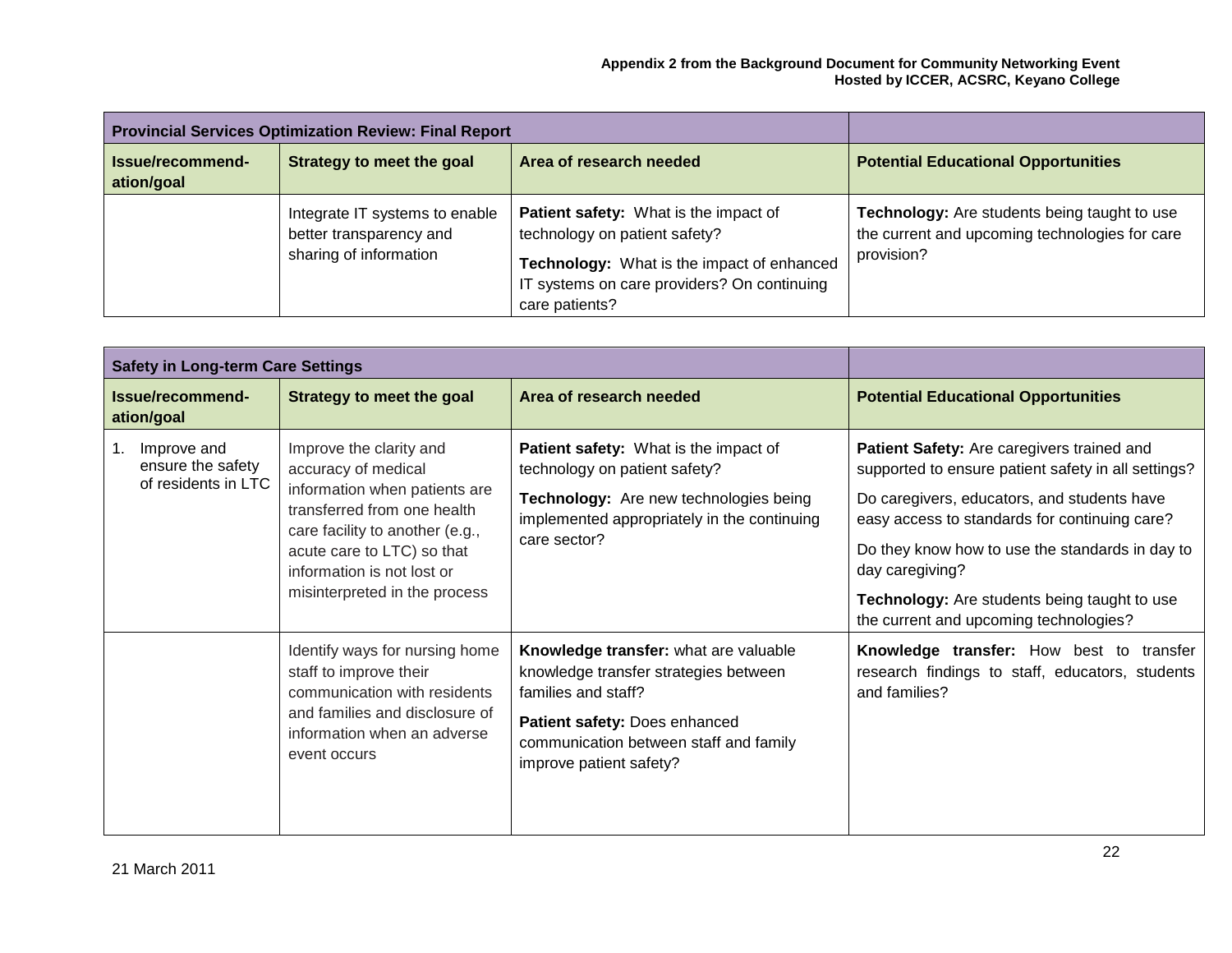| <b>Safety in Long-term Care Settings</b> |                                                                                                                                                                                                                                                                                                                                                                                                                                     |                                                                                                                                                                                                                                                                                                                                                                                                                                                                                               |                                                                                                                                                                                                                                                                                                                     |
|------------------------------------------|-------------------------------------------------------------------------------------------------------------------------------------------------------------------------------------------------------------------------------------------------------------------------------------------------------------------------------------------------------------------------------------------------------------------------------------|-----------------------------------------------------------------------------------------------------------------------------------------------------------------------------------------------------------------------------------------------------------------------------------------------------------------------------------------------------------------------------------------------------------------------------------------------------------------------------------------------|---------------------------------------------------------------------------------------------------------------------------------------------------------------------------------------------------------------------------------------------------------------------------------------------------------------------|
| Issue/recommend-<br>ation/goal           | <b>Strategy to meet the goal</b>                                                                                                                                                                                                                                                                                                                                                                                                    | Area of research needed                                                                                                                                                                                                                                                                                                                                                                                                                                                                       | <b>Potential Educational Opportunities</b>                                                                                                                                                                                                                                                                          |
|                                          | Enhance the education of<br>nursing home staff at all levels<br>and across disciplines<br>incorporating patient safety<br>concepts into the curriculum<br>so that safety is seen as an<br>integral part of resident care.<br>This includes basic<br>fundamental information about<br>patient safety concepts (e.g.,<br>culture assessment, root<br>cause analysis) and leadership<br>training for those in a<br>management position | <b>Education:</b> Is patient safety being taught in<br>education programs? In continuing education<br>programs?<br>Patient safety: Are patient safety concepts<br>incorporated in care?<br>Workforce: Is there an increase in the use of<br>interdisciplinary teams?<br>What is the impact of interdisciplinary teams?                                                                                                                                                                        | Patient Safety: Are caregivers trained and<br>supported to ensure patient safety in all settings?<br>Workforce: Are sufficient numbers of students<br>being taught in an interdisciplinary environment?<br>Are members of the current workforce fully<br>capable of working in an interdisciplinary<br>environment? |
|                                          | Introduce health information<br>technology such as<br>computerized physician order<br>entry and medication<br>administration, incident<br>reporting and quality<br>improvement systems, and<br>electronic medical record<br>implementation in LTC homes                                                                                                                                                                             | Knowledge transfer: what are valuable<br>knowledge transfer strategies for evidence-<br>based used of technology?<br>Patient safety: Does the use of technology<br>have an impact on patient safety and quality<br>of care?<br>Does technology improve critical incident<br>reporting? Decrease the numbers of<br>incidents?<br>Technology: What are the appropriate<br>technologies to use in continuing care?<br>What is the impact of health information<br>technology in continuing care? | Technology: How can technology be used to<br>educate and support caregivers?<br>Can technology be used to train and educate<br>caregivers more quickly and effectively?<br>Knowledge transfer: How best to transfer<br>research findings to staff, educators,<br>and<br>students?                                   |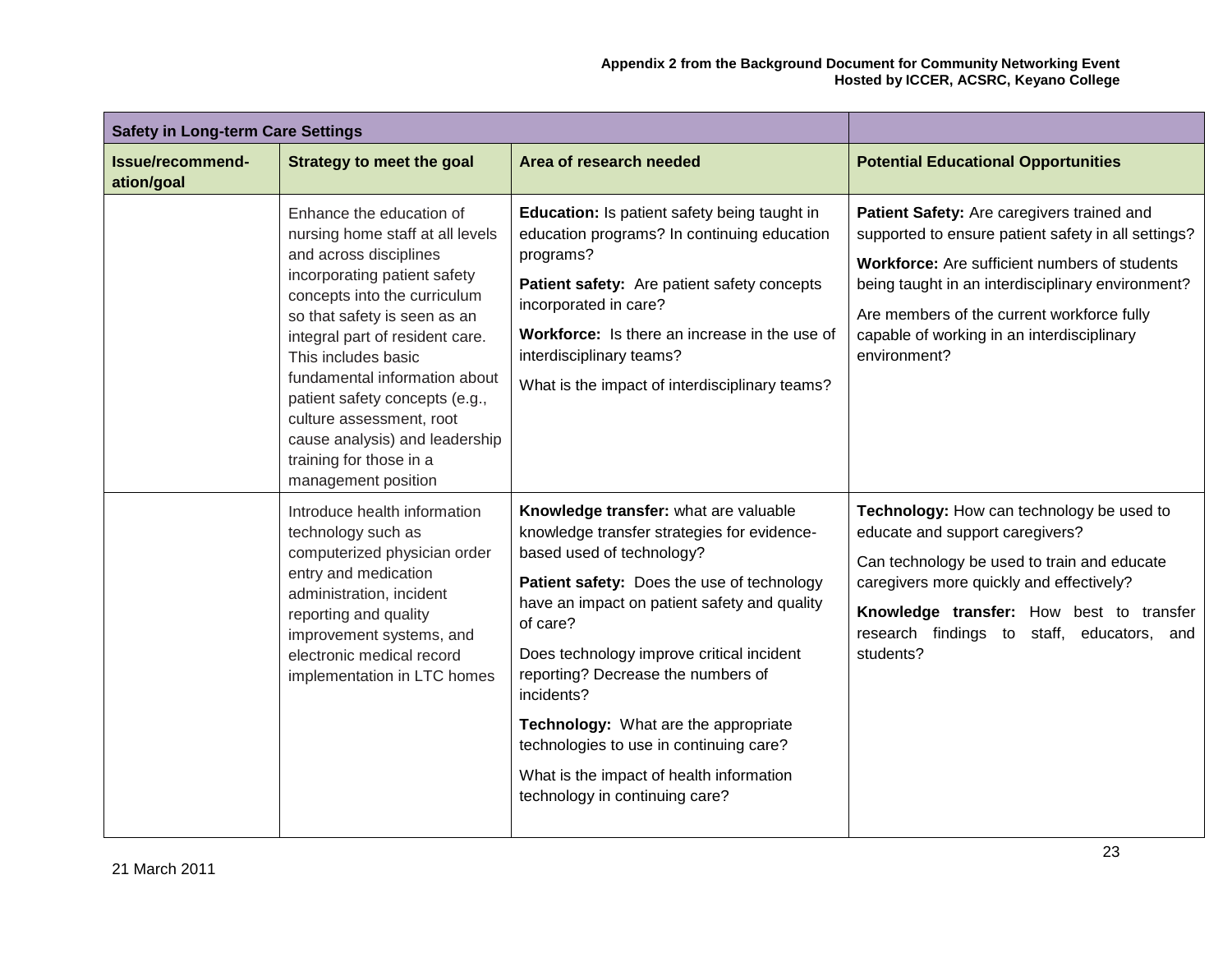| <b>Safety in Long-term Care Settings</b> |                           |                                                                                                                  |                                            |
|------------------------------------------|---------------------------|------------------------------------------------------------------------------------------------------------------|--------------------------------------------|
| Issue/recommend-<br>ation/goal           | Strategy to meet the goal | Area of research needed                                                                                          | <b>Potential Educational Opportunities</b> |
|                                          |                           | Is the technology compatible with building<br>infrastructure?                                                    |                                            |
|                                          |                           | <b>Workforce:</b> What is the impact of health<br>information technology on the workforce in<br>continuing care? |                                            |
|                                          |                           | Do staff have the skills necessary to<br>appropriately use the technology?                                       |                                            |

| <b>Safety in Home Care</b>                                                                                                                                                                                       |                                                                                                                                                                                                     |                                                                                                                                                                                                                                                                                                                                                                                                                                                                                                                                                                                                                                                                                                                                |                                                                                                                                                                                                                                                                                                                                                                                                                                                                                                                                                                               |
|------------------------------------------------------------------------------------------------------------------------------------------------------------------------------------------------------------------|-----------------------------------------------------------------------------------------------------------------------------------------------------------------------------------------------------|--------------------------------------------------------------------------------------------------------------------------------------------------------------------------------------------------------------------------------------------------------------------------------------------------------------------------------------------------------------------------------------------------------------------------------------------------------------------------------------------------------------------------------------------------------------------------------------------------------------------------------------------------------------------------------------------------------------------------------|-------------------------------------------------------------------------------------------------------------------------------------------------------------------------------------------------------------------------------------------------------------------------------------------------------------------------------------------------------------------------------------------------------------------------------------------------------------------------------------------------------------------------------------------------------------------------------|
| Issue/recommend-<br>ation/goal                                                                                                                                                                                   | <b>Strategy to meet the goal</b>                                                                                                                                                                    | Area of research needed                                                                                                                                                                                                                                                                                                                                                                                                                                                                                                                                                                                                                                                                                                        | <b>Potential Educational Opportunities</b>                                                                                                                                                                                                                                                                                                                                                                                                                                                                                                                                    |
| As more emphasis<br>is placed on home-<br>care and the need<br>for home-care<br>increases, a<br>number of areas<br>requiring further<br>research have<br>been identified in<br>relation to safety of<br>patients | As Alberta places more<br>emphasis on home-care as<br>part of the continuing care<br>spectrum, it will be important<br>to address the issues raised<br>by the Canadian Patient<br>Safety Institute. | <b>Caregiver:</b> what the impact is of caregiver<br>burden on the physical, emotional, functional,<br>social safety of clients, families, caregivers,<br>and providers;<br>Economic impact: what the costs are, in<br>terms of health and money, to patients,<br>families, caregivers, providers, and society to<br>not attend to prevention and mitigating safety<br>risks for these different populations<br>(especially, the "cost of doing nothing");<br>what the influence is of an increased<br>proportion of home care funding and services<br>directed at post-acute care clients, in lieu of<br>prevention and health promotion for the larger<br>proportion of clients with chronic co-morbid<br>health conditions; | <b>Knowledge transfer:</b> How best to transfer<br>research findings to<br>staff, educators,<br>and<br>students?<br>Patient Safety: Are caregivers trained and<br>supported to ensure patient safety in all settings?<br>Do caregivers, educators, and students have<br>easy access to standards for continuing care?<br>Do they know how to use the standards in day to<br>day caregiving?<br><b>Technology:</b> How can technology be used to<br>educate and support caregivers?<br>Can technology be used to train and educate<br>caregivers more quickly and effectively? |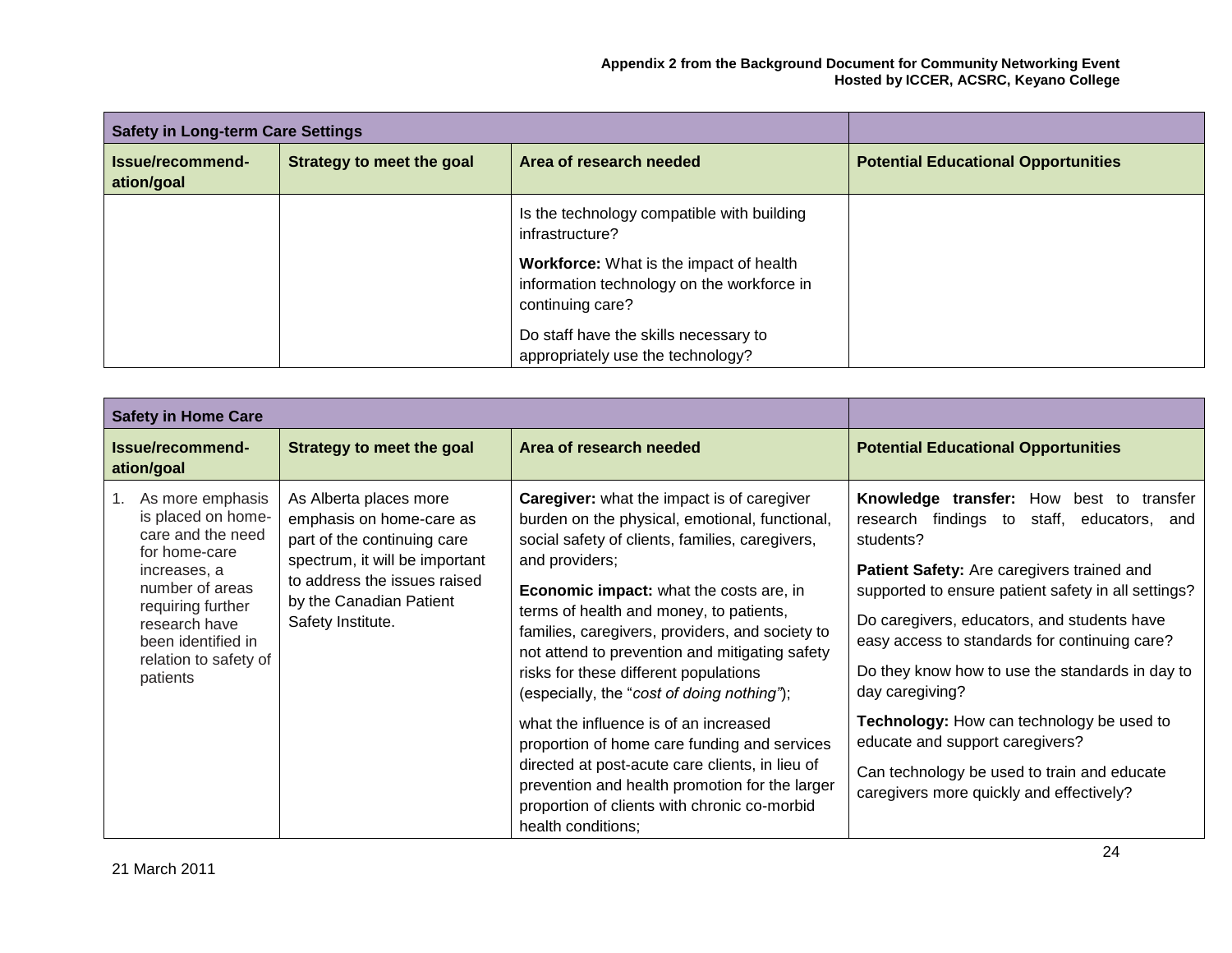| <b>Safety in Home Care</b>     |                                  |                                                                                                                                                                                         |                                            |
|--------------------------------|----------------------------------|-----------------------------------------------------------------------------------------------------------------------------------------------------------------------------------------|--------------------------------------------|
| Issue/recommend-<br>ation/goal | <b>Strategy to meet the goal</b> | Area of research needed                                                                                                                                                                 | <b>Potential Educational Opportunities</b> |
|                                |                                  | Knowledge transfer: what are valuable<br>knowledge transfer strategies for evidence-<br>based home care practice (i.e. medication<br>reconciliation and wound care)                     |                                            |
|                                |                                  | Patient safety: what the major safety<br>concerns are (i.e. physical, emotional,<br>functional, and social) in home care for clients,<br>family, caregivers, and providers;             |                                            |
|                                |                                  | how to work proactively to prevent and<br>mitigate safety risks;                                                                                                                        |                                            |
|                                |                                  | what the mental health issues are for clients,<br>families, caregivers, and providers and how<br>they impact the safety of all involved;                                                |                                            |
|                                |                                  | what are effective strategies to increase safety<br>given the uniqueness and diversity of each<br>home care situation;                                                                  |                                            |
|                                |                                  | Technology: how to develop and evaluate a<br>communication infrastructure, in particular the<br>electronic communication, and to facilitate<br>continuity across the continuum of care; |                                            |